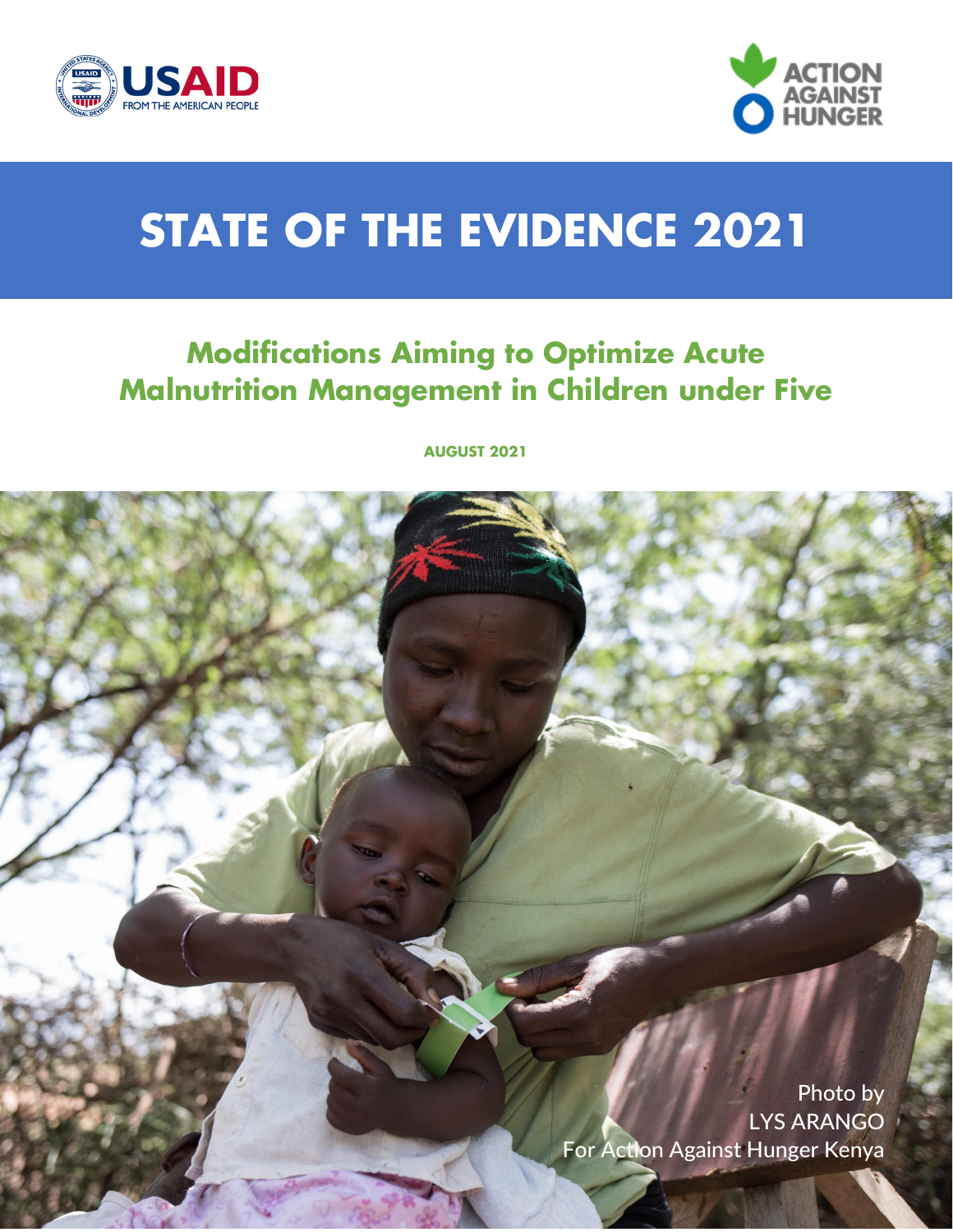## **Suggested Citation**

Action Against Hunger USA (2021). State of the Evidence 2021: Modifications Aiming to Optimize Acute Malnutrition Treatment in Children Under Five. New York, NY.

## **Acknowledgements**

Many thanks to the following Action Against Hunger USA members for their support in developing, reviewing, and validating this document: Maria Wrabel; Heather Stobaugh; Sarah King; Imelda Awino; Ellyn Yakowenko; and Michelle Brown. We are deeply grateful to the following individuals for their review and thoughtful contributions to these summaries: Andrew Beckingham, Save the Children; Jessica Bourdaire, World Food Programme, CORTASAM; Pilar Charle Cuellar, Action Against Hunger Spain; Suvi Kangas, International Rescue Committee; Emily Keane, Save the Children; Sajia Mehjabeen, Save the Children; Kevin Phelan, ALIMA; Kirrily de Polnay, MSF; and Sophie Woodhead, UNICEF.

This document is made possible by the generous support of the American people through the United States Agency for International Development (USAID). The contents are the responsibility of Action Against Hunger USA and do not necessarily reflect the views of USAID or the United States Government.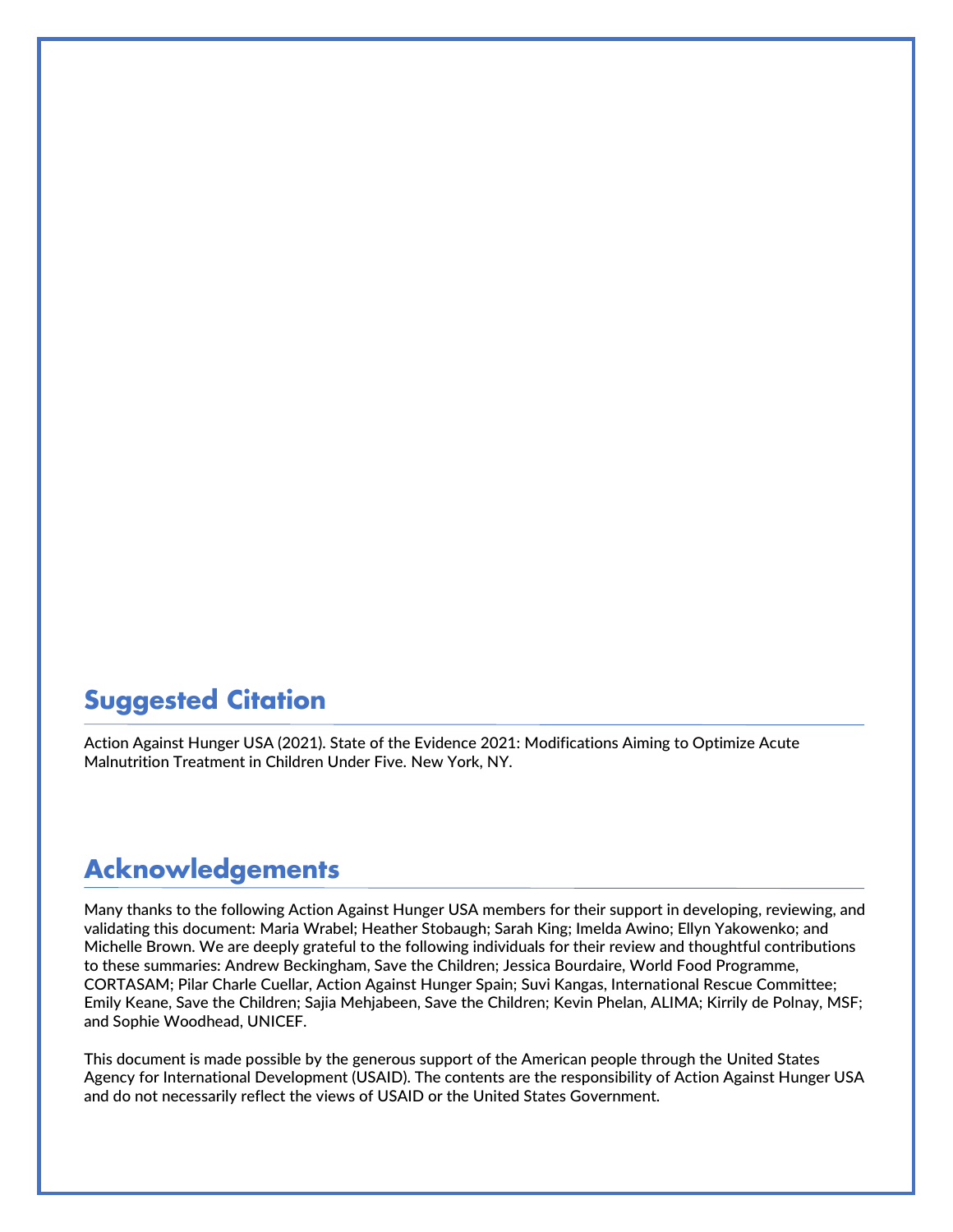## **Acronyms**

| <b>CHV</b>    | Community health volunteer                                          |
|---------------|---------------------------------------------------------------------|
| <b>CHW</b>    | Community health worker                                             |
| <b>CMAM</b>   | Community-based management of acute malnutrition                    |
| <b>ComPAS</b> | <b>Combined Protocol for Acute Malnutrition Study</b>               |
| <b>cRCT</b>   | Cluster-randomized control trial                                    |
| <b>EAC</b>    | Expanded admission criteria                                         |
| <b>FBF</b>    | Fortified blended food                                              |
| <b>ICCM</b>   | Integrated community case management                                |
| <b>IRC</b>    | <b>International Rescue Committee</b>                               |
| LOS           | Length of stay                                                      |
| <b>MAM</b>    | Moderate acute malnutrition                                         |
| <b>MANGO</b>  | Modelling an Alternative Protocol Generalizable to Outpatient study |
| <b>MSF</b>    | <b>Medecins San Frontieres</b>                                      |
| <b>MUAC</b>   | Mid-upper arm circumference                                         |
| <b>NR</b>     | Non-response                                                        |
| OptiMA        | Optimizing treatment for acute MAInutrition study                   |
| <b>OTP</b>    | Outpatient therapeutic program                                      |
| <b>RCT</b>    | Randomized controlled trial                                         |
| <b>RUSF</b>   | Ready-to-use supplementary food                                     |
| <b>RUTF</b>   | Ready-to-use therapeutic food                                       |
| <b>SAM</b>    | Severe acute malnutrition                                           |
| <b>TSFP</b>   | Targeted supplementary feeding program                              |
| WaSt          | Wasting and stunting                                                |
| <b>WAZ</b>    | Weight-for-age Z-score                                              |
| <b>WHZ</b>    | Weight-for-height Z-score                                           |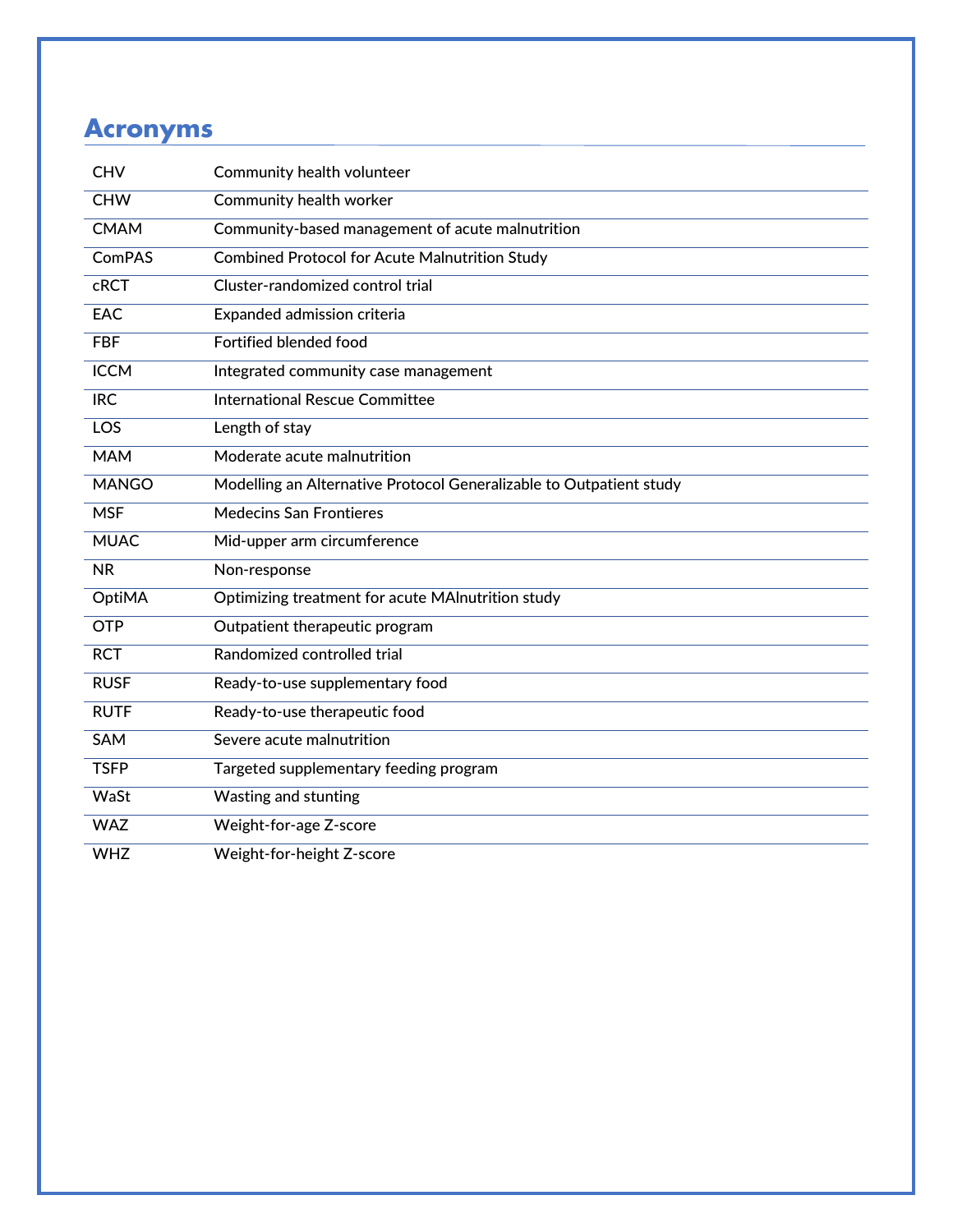## **Introduction**

Acute malnutrition impacts almost 50 million children under five each year (1), with the COVID-19 pandemic putting an additional 6.7 million children at risk (2). Children suffering from acute malnutrition are at significantly higher risk of morbidity and mortality (3,4). Community-based management of acute malnutrition (CMAM) has brought malnutrition treatment closer to home, increasing both coverage and access with high levels of effectiveness compared to inpatient, facility-based treatment. However, challenges remain in meeting the needs of all acutely malnourished children worldwide. For example, less than 20% of children with severe acute malnutrition (SAM) have access to treatment (5).

To address these challenges, organizations and governments have implemented "simplified approaches", which Action Against Hunger USA defines as: a range of modifications and innovations to standard CMAM protocols with the aim of simplifying and streamlining operations, maximizing coverage, reducing overall costs, and optimizing cost-effectiveness. Furthermore, the COVID-19 pandemic presented unparalleled challenges to service continuity in the management of acute malnutrition, reducing children's access to treatment. Addressing these concerns drove further implementation of these modifications and innovations, led by UNICEF and Global Nutrition Cluster guidance (6,7).

While many innovations have been tested to optimize CMAM service delivery, this summary focuses on those six modifications included in the global operational guidance on management of acute malnutrition in children aged 6-59 months in the context of COVID-19. <sup>1</sup> These six CMAM protocol modifications – often discussed under the umbrella of "simplified approaches" – include:

- 1. Family MUAC
- 2. Reduced frequency of follow-up visits during treatment
- 3. Modified admission and discharge criteria to treatment programs
- 4. Combined treatment/protocol of MAM and SAM
- 5. Modified (or reduced) dosage of therapeutic or supplementary foods during treatment
- 6. Acute malnutrition treatment by community health workers (CHWs)

This summary assesses the current state of evidence on each approach in tabular form, providing: the definition and objectives; evidence of effectiveness; operational considerations (e.g., training, staffing, and logistics); cost considerations and evidence on cost-effectiveness; operational successes and challenges; and areas for future research and learning. This document is not intended to endorse any particular approach. Rather, it aims to objectively present the state of the existing evidence on each approach, so as to inform decision-making among practitioners looking to further test, refine and implement such approaches. The initial search was conducted in December 2020, with a follow-up search conducted in August 2021.

Further resources can be found at:<https://acutemalnutrition.org/en> an[d https://www.simplifiedapproaches.org/](https://www.simplifiedapproaches.org/)



 $1$  Other approaches not assessed within this evidence summary include, for example, CMAM Surge, CMAM mHealth, and Management of At-Risk Mothers and Infants (MAMI).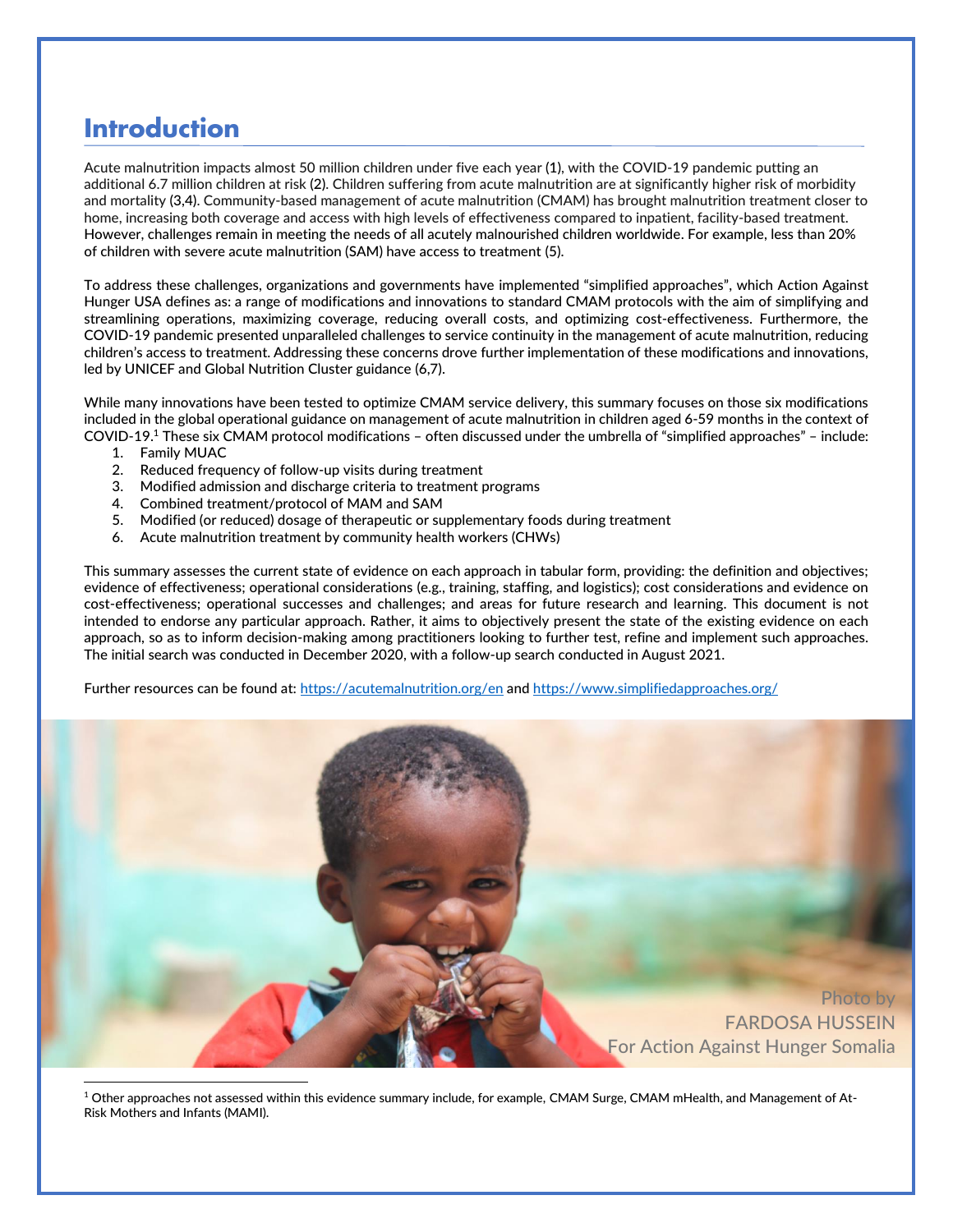#### **Family MUAC**

Description: Family MUAC (sometimes referred to as Mother-led MUAC) is an approach that equips caregivers, through training and provision of MUAC tapes, to detect acute malnutrition in their own children at the household level by measuring MUAC and edema themselves in order to improve early case identification and referral for treatment.

- Primary Objectives: Improve earlier detection and treatment of acute malnutrition; empower caregivers to monitor and take action to address their children's nutritional status
- Secondary Objectives: Improve program coverage by screening and referring more children for treatment; reduce contact between health workers, CHWs, and community members during COVID-19

Evidence Summary: The theory behind Family MUAC is strong and an increasing number of governments and implementing organizations are adopting the approach in numerous contexts. While it is currently one of the most widely implemented adaptations, the evidence base for Family MUAC continues to grow. A recent UNICEF rapid review identified six peer-reviewed articles and 38 implementation resources and case studies (8). Peer-reviewed evidence to date focuses largely on demonstrating that caregivers can measure MUAC and assess edema with the same level of accuracy as trained community health workers (9-13). Robust evidence is lacking regarding effectiveness and cost-effectiveness on improving early treatment, identifying and referring clinical danger signs, how the approach should handle MAM cases in the event that MAM treatment is unavailable, and best practices to ensure an effective program design, including the behavior change component.

| <b>What Do We Know?</b>                                                                                                                                                                                                                                                                                                                                                                                                                                                                                                                                                                                                                                                                                                                                                                                                        |                                                                                                                                                                                                                                                                                                                                                                                                                                                                                                                                                                                                                                                                                                                                                                                                                                                                                                                                                                                                                               |                                                                                                                                                                                                                                                                                                                                                                                                                                                                                                                                                                                                                                                                                  |                                                                                                                                                                                                                                                                                                                                                                                                                                                                                                                                                                                                                                                                                                                                                                                                                                                                                                                                                                                                                                                                                                                                                                                                                                                                                                                                                                       | What Don't We Know?                                                                                                                                                                                                                                                                                                                                                                                                                                                                                                                                                                                                                                                                                                                                                                                                                                                                                                                                                                                                                                                                                                                                                                                        |
|--------------------------------------------------------------------------------------------------------------------------------------------------------------------------------------------------------------------------------------------------------------------------------------------------------------------------------------------------------------------------------------------------------------------------------------------------------------------------------------------------------------------------------------------------------------------------------------------------------------------------------------------------------------------------------------------------------------------------------------------------------------------------------------------------------------------------------|-------------------------------------------------------------------------------------------------------------------------------------------------------------------------------------------------------------------------------------------------------------------------------------------------------------------------------------------------------------------------------------------------------------------------------------------------------------------------------------------------------------------------------------------------------------------------------------------------------------------------------------------------------------------------------------------------------------------------------------------------------------------------------------------------------------------------------------------------------------------------------------------------------------------------------------------------------------------------------------------------------------------------------|----------------------------------------------------------------------------------------------------------------------------------------------------------------------------------------------------------------------------------------------------------------------------------------------------------------------------------------------------------------------------------------------------------------------------------------------------------------------------------------------------------------------------------------------------------------------------------------------------------------------------------------------------------------------------------|-----------------------------------------------------------------------------------------------------------------------------------------------------------------------------------------------------------------------------------------------------------------------------------------------------------------------------------------------------------------------------------------------------------------------------------------------------------------------------------------------------------------------------------------------------------------------------------------------------------------------------------------------------------------------------------------------------------------------------------------------------------------------------------------------------------------------------------------------------------------------------------------------------------------------------------------------------------------------------------------------------------------------------------------------------------------------------------------------------------------------------------------------------------------------------------------------------------------------------------------------------------------------------------------------------------------------------------------------------------------------|------------------------------------------------------------------------------------------------------------------------------------------------------------------------------------------------------------------------------------------------------------------------------------------------------------------------------------------------------------------------------------------------------------------------------------------------------------------------------------------------------------------------------------------------------------------------------------------------------------------------------------------------------------------------------------------------------------------------------------------------------------------------------------------------------------------------------------------------------------------------------------------------------------------------------------------------------------------------------------------------------------------------------------------------------------------------------------------------------------------------------------------------------------------------------------------------------------|
| <b>Effectiveness</b>                                                                                                                                                                                                                                                                                                                                                                                                                                                                                                                                                                                                                                                                                                                                                                                                           | <b>Operational Considerations</b>                                                                                                                                                                                                                                                                                                                                                                                                                                                                                                                                                                                                                                                                                                                                                                                                                                                                                                                                                                                             | <b>Cost Considerations</b>                                                                                                                                                                                                                                                                                                                                                                                                                                                                                                                                                                                                                                                       | <b>Strengths and Challenges</b>                                                                                                                                                                                                                                                                                                                                                                                                                                                                                                                                                                                                                                                                                                                                                                                                                                                                                                                                                                                                                                                                                                                                                                                                                                                                                                                                       |                                                                                                                                                                                                                                                                                                                                                                                                                                                                                                                                                                                                                                                                                                                                                                                                                                                                                                                                                                                                                                                                                                                                                                                                            |
| Three non-randomized studies<br>found that caregivers can<br>assess MUAC and edema as<br>accurately as CHWs (9,10,14).<br>However, this ability may<br>decrease over time, according<br>to an LQAS survey (8)<br>An efficacy study in Niger<br>found that Family MUAC led to<br>earlier detection and fewer<br>hospitalizations (10)<br>One single-arm study found a<br>positive association between<br>training caregivers and<br>recovery, likely due to changed<br>health-seeking behaviors (12)<br>Operational evidence indicates<br>that Family MUAC can improve<br>the frequency of screenings<br>compared to CHW screenings<br>(8, 15)<br>One pilot study indicated that<br>Family MUAC combined with<br>training on clinical danger signs<br>could be used to monitor<br>children's progress through<br>treatment (13) | <b>Supplies and Logistics</b><br>Insufficient MUAC tapes remains a<br>challenge for scaling (15)<br>Preference for color-coded over<br>the numbers-only MUAC tapes<br>sometimes used for screening<br>pregnant and lactating women<br>(9, 15)<br>Training<br>Varied training models accrue<br>different costs (e.g., conference<br>room space; transportation;<br>incentives for caregivers; care<br>group volunteer incentives, etc.)<br>Contextualized, low-literacy<br>training tools needed (15)<br>Frequent refresher trainings may<br>prevent decline in measurement<br>accuracy over time (8)<br><b>Staffing</b><br>Potential increase in admissions<br>from caregiver referrals may<br>increase demands on treatment<br>facilities, requiring resources (15)<br>Refresher trainings and follow-ups<br>may increase staff workload (15)<br>Careful planning is needed to<br>determine most appropriate roles<br>for CHWs regarding training,<br>supervision, confirming referrals,<br>and/or hands-on screening (8,15) | Little evidence exists regarding<br>cost-effectiveness of the<br>overall approach<br>Family MUAC may have higher<br>initial costs for training (e.g.,<br>training at multiple levels,<br>transportation and incentive<br>costs for caregiver groups,<br>refresher training, etc.) but may<br>be more cost-effective than<br>traditional CHW-based<br>screening models in the longer-<br>term (10)<br>An initial increase in caregiver<br>referrals and admissions may<br>increase costs in the short-<br>term; however, early<br>identification and therefore<br>reduced risks of medical<br>complications and LOS in the<br>program may reduce costs in<br>the long term (9,14) | Strengths<br>High acceptance by community and caregivers (15)<br>Increased understanding of program eligibility<br>improves relationship between caregivers and health<br>staff $(15)$<br>Implementation is usually considered low risk, and<br>often does not require significant policy changes<br>Challenges<br>Accuracy of caregiver referrals varies widely (9-11)<br>Difficult to ascertain coverage and sustainability of<br>Family MUAC services (8)<br>Lack of standard M&E indicators to understand<br>impact on nutrition program performance and<br>coverage $(15,16)$<br>Family MUAC has not been proven to increase<br>coverage of AM treatment, given other significant and<br>multiple barriers (e.g., distance to health facilities) (8)<br>Limited resources for MUAC tapes constrain scaling,<br>leaving Family MUAC often targeted only to high-risk<br>families (15)<br>Frustration among caregivers self-referring children to<br>clinics in contexts without services<br>Policy revisions may be necessary before full and<br>sustained integration into health systems (8,16)<br>Categorical Family MUAC reporting (red, yellow,<br>green) may not align with numerical reporting in<br>health information systems (15)<br>Referrals from caregivers may be undercounted if<br>CHWs first confirm and refer going to the health<br>center (8) | What is the impact of Family MUAC on<br>clinic-level outcomes (e.g., early treatment,<br>time to recovery.<br>complications/hospitalizations, recovery<br>rates)? Do these results change when<br>implemented at scale and in different<br>contexts? (17)<br>What impact do training format, supervision,<br>and support have on caregiver learning,<br>retention, and accuracy? What is the most<br>optimal frequency of screening? (17)<br>How effective is Family MUAC in identifying<br>MAM? (17)<br>How effectively do caregivers identify<br>clinical danger signs and refer for treatment,<br>both before and while their child is enrolled<br>in a treatment program? (13)<br>To what extent does this approach address<br>context-specific coverage barriers?<br>What are the most useful indicators for<br>monitoring, evaluation, and learning?<br>How cost-effective is Family MUAC<br>compared to traditional CHW screenings, at<br>scale and in different contexts?<br>What are the most effective low-<br>literacy/numeracy tools for use by<br>community members to detect acute<br>malnutrition? (18)<br>How can Family MUAC be used to detect<br>acute malnutrition in other age groups? |
| <b>Operational Guidance and Resources</b><br><b>GOAL Family MUAC Tool. 2019 (23)</b><br>$\bullet$<br><b>Family MUAC Community of Practice (19)</b><br>M&E Tools for the Family MUAC Approach, International Medical Corps, 2019 (24)<br>Family MUAC in the Context of COVID-19: Guidance Note, GOAL, April 2020 (25)<br>Mother-MUAC: Guidelines for training of trainers. ALIMA, July 2016 (20)<br>Mother-led MUAC Tools, World Vision, April 2017 (21)<br>Family MUAC Approach in the Time of COVID-19: Implementation guidance for programme managers.<br>$\bullet$<br>PB Mère Boite à Outils, World Vision, November 2018 (22)<br>Save the Children, July 2020 (26)<br>$\bullet$                                                                                                                                            |                                                                                                                                                                                                                                                                                                                                                                                                                                                                                                                                                                                                                                                                                                                                                                                                                                                                                                                                                                                                                               |                                                                                                                                                                                                                                                                                                                                                                                                                                                                                                                                                                                                                                                                                  |                                                                                                                                                                                                                                                                                                                                                                                                                                                                                                                                                                                                                                                                                                                                                                                                                                                                                                                                                                                                                                                                                                                                                                                                                                                                                                                                                                       |                                                                                                                                                                                                                                                                                                                                                                                                                                                                                                                                                                                                                                                                                                                                                                                                                                                                                                                                                                                                                                                                                                                                                                                                            |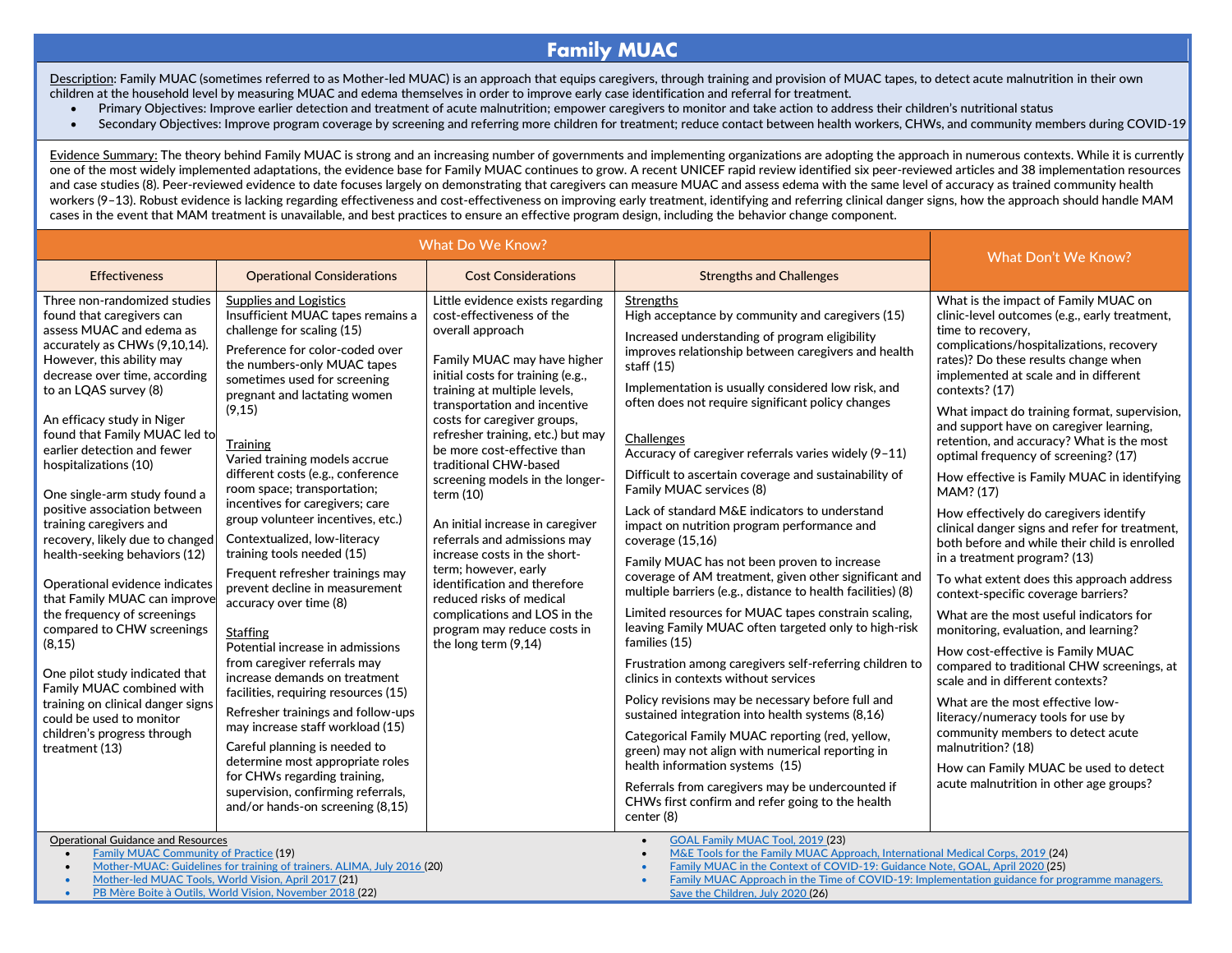#### **Reduced Frequency of Follow-up Visits**

Description: An approach that reduces the frequency of and extends the time between follow-up visits in which caregiver brings their child back to the clinic for assessment and receipt of therapeutic/supplementary foods when enrolled in a CMAM program. In this approach, visits for SAM children without medical complications often shift from weekly to every 14 days or monthly; visits for MAM children shift from every two weeks to monthly. Reduced frequency of follow-up visits has most often been implemented in emergency contexts with limited accessibility (e.g., long travel distances, difficult terrain, or insecurity) and also during the COVID-19 pandemic. When implementing this approach, some implementors have CHWs conduct home visits in between visits or have higher-risk children return for more frequent visits than lower-risk children.

- Primary Objectives: Improve access to services and uptake by reducing travel burdens for caregivers; prioritize resource allocation to high-risk children who may return for more frequent visits
- Secondary Objectives: Reduce crowding at sites, enabling social distancing in the context of COVID-19 and IPC more generally; reduce risk to caregivers and staff in insecure contexts by minimizing travel

Evidence Summary: While implementation of reduced frequency of follow-up visits may be wide, documentation and collated evidence regarding the approach is limited. Some documentation includes a peerreviewed publication summarizing results from a nonrandomized pilot intervention study (27) and operational evidence from MSF in Northeast Nigeria (28). Initial findings indicate adequate MUAC and weight gain, as well as more flexible programming options (e.g., enabling service providers in emergency contexts to offer services as security and access allow). Further research is needed on impacts of reduced frequency of visits in comparison with most commonly practiced frequency of follow-up visits on program outcomes; adherence and household use of RUTF; and cost-effectiveness.

|                                                                                                                                                                                                                                                                                                                                                                                                                                                                                                                                                                                                                                                                                                                                                                                                                                                                                                                                     | What Don't We Know?                                                                                                                                                                                                                                                                                                                                                                                                                                                                                                                                                                                                                                                                               |                                                                                                                                                                                                                                                                                                                                                                                                                                                                                  |                                                                                                                                                                                                                                                                                                                                                                                                                                                                                                                                                                                             |                                                                                                                                                                                                                                                                                                                                                                                                                                                                                                                                                                                                                                                                                                                                                                                                                                                |
|-------------------------------------------------------------------------------------------------------------------------------------------------------------------------------------------------------------------------------------------------------------------------------------------------------------------------------------------------------------------------------------------------------------------------------------------------------------------------------------------------------------------------------------------------------------------------------------------------------------------------------------------------------------------------------------------------------------------------------------------------------------------------------------------------------------------------------------------------------------------------------------------------------------------------------------|---------------------------------------------------------------------------------------------------------------------------------------------------------------------------------------------------------------------------------------------------------------------------------------------------------------------------------------------------------------------------------------------------------------------------------------------------------------------------------------------------------------------------------------------------------------------------------------------------------------------------------------------------------------------------------------------------|----------------------------------------------------------------------------------------------------------------------------------------------------------------------------------------------------------------------------------------------------------------------------------------------------------------------------------------------------------------------------------------------------------------------------------------------------------------------------------|---------------------------------------------------------------------------------------------------------------------------------------------------------------------------------------------------------------------------------------------------------------------------------------------------------------------------------------------------------------------------------------------------------------------------------------------------------------------------------------------------------------------------------------------------------------------------------------------|------------------------------------------------------------------------------------------------------------------------------------------------------------------------------------------------------------------------------------------------------------------------------------------------------------------------------------------------------------------------------------------------------------------------------------------------------------------------------------------------------------------------------------------------------------------------------------------------------------------------------------------------------------------------------------------------------------------------------------------------------------------------------------------------------------------------------------------------|
| <b>Effectiveness</b>                                                                                                                                                                                                                                                                                                                                                                                                                                                                                                                                                                                                                                                                                                                                                                                                                                                                                                                | <b>Operational Considerations</b>                                                                                                                                                                                                                                                                                                                                                                                                                                                                                                                                                                                                                                                                 | <b>Cost Considerations</b>                                                                                                                                                                                                                                                                                                                                                                                                                                                       | <b>Strengths and Challenges</b>                                                                                                                                                                                                                                                                                                                                                                                                                                                                                                                                                             |                                                                                                                                                                                                                                                                                                                                                                                                                                                                                                                                                                                                                                                                                                                                                                                                                                                |
| May improve access to services and<br>uptake by reducing demand on<br>caregivers' time and resources (15)<br>Results from a pilot study tracking<br>weight and MUAC gain through the<br>first month of programming using a<br>reduced frequency of therapeutic food<br>distribution found that weight and<br>MUAC gain were satisfactory, though<br>weekly clinic visits for anthropometric<br>monitoring may have biased these<br>results (27)<br>Most participants in the pilot study<br>correctly allocated the monthly ration<br>early in treatment (27)<br>Operational findings indicated that<br>reduced frequency of visits could<br>enable treatment of more children<br>given the reduced level of site/clinic-<br>level resources needed to treat each<br>child (28). This may also include<br>opportunities for increased outreach<br>and screening services if less staff time<br>is required at site/clinic level (15) | Supplies and Logistics<br>Potential increases in sharing and<br>selling of therapeutic/supplementary<br>foods due to increased size of rations<br>distributed (15)<br>Partially shifts responsibility for supply<br>management and dosing regimen<br>adherence to caregivers (15)<br>Staffing<br>May reduce clinic staff's workload as<br>daily caseloads decline (15)<br>Alters staff responsibilities if staff are<br>providing support at household level<br>between visits (15)<br>May require more sensitization and<br>support to caregivers during visits on<br>how to monitor child's status between<br>visits (e.g., complications, weight loss,<br>appetite, etc.), increasing workload | Has the potential to reduce both<br>burden and cost for caregivers and<br>program implementers alike (15)<br>Reduced frequency of visits may allow<br>for increased coverage (improving<br>program access, reducing caregiver<br>opportunity costs, etc.) and cost<br>efficiencies at scale (27)<br>Costs may increase if reduced<br>frequency of visits is associated with<br>increased LOS from challenges with<br>dosing regimen adherence or<br>deterioration between visits | <b>Strengths</b><br>Reduces caregiver financial and time<br>costs for participation in the program<br>(15)<br>Enables continued service provision in<br>unstable or insecure contexts (28)<br>Challenges<br>Concerns exist if rapid deterioration of<br>enrolled children occurs and may not<br>be identified quickly with reduced<br>frequency of follow-up visits (15)<br>Larger ration sizes may trigger<br>increased sharing, potentially<br>increasing LOS and non-response<br>rates<br>Caregivers may struggle to store larger<br>rations of RUTF/RUSF properly and<br>safely at home | What is the impact of reduced<br>frequency of follow-up visits on<br>recovery and other program<br>outcomes?<br>What is the comparative effectiveness<br>and cost-effectiveness between<br>standard visits, reduced frequency of<br>follow-up clinic visits, and reduced<br>frequency visits with CHW/CHV<br>home visits between clinic visits? (15)<br>What is the optimal frequency of<br>follow-up visits in the context of<br>combined SAM/MAM protocols, from<br>both clinical and operational<br>perspectives? (28)<br>What challenges do caregivers have in<br>supply management and storage at<br>home (e.g., pressure from family or<br>community members to share the<br>ration, insufficient storage space,<br>potential safety risks, increased sales<br>and sharing of commodities, etc.) and<br>how can these be mitigated? (15) |

#### Operational Guidance and Resources

• UNICEF, WHO, Prevention, early detection and treatment of wasting in children 0-59 months through national health systems in the context of COVID-19: implementation guidance. New York: 2020 Jul.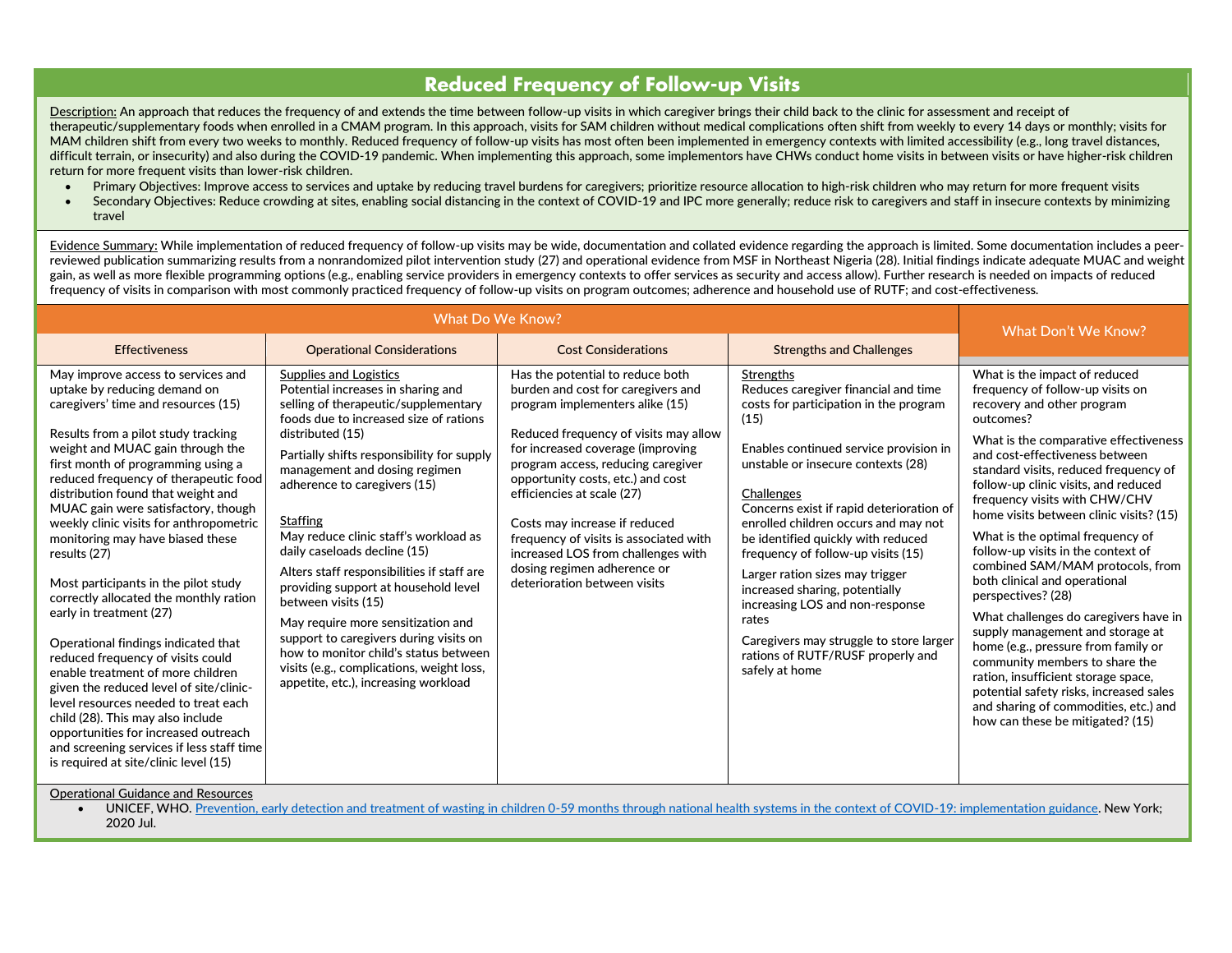#### **Modified Admission and Discharge Criteria**

Description: Under standard protocol, three criteria—weight-for-height Z-scores (WHZ), mid-upper arm circumference (MUAC), and edema—are used to determine admission for and discharge from acute malnutrition treatment. The most common modification is using only MUAC and edema as admission and discharge criteria, which often also includes an increase in MUAC thresholds for admission to capture children otherwise admitted by WHZ. The most common shift in admission thresholds consists of changing the OTP admission threshold from MUAC<11.5cm to MUAC<12.0cm or 12.5cm, leading to a combined SAM and MAM treatment in one join OTP/TSFP program and sometimes referred to as "expanded admissions criteria" (EAC) (see also "Combined Treatment/Protocol of SAM and MAM" table). It is recommended that use of a MUAC- and edema-only approach in an OTP should also include expanding the admission criteria. Another example of shifting admissions thresholds consists of changing TSFP admissions threshold from MUAC<12.5cm to MUAC<13.0cm. Also, recent research is also exploring modifications that consist of using weight-for-age Z-scores (WAZ) in combination with MUAC and edema as potential criteria to identify high-risk children with concurrent wasting and stunting (WaST); however, this has yet to be operationalized.

- Primary Objectives: Target children with acute malnutrition who are at highest risk of mortality
- Secondary Objectives: Simplify and streamline the admission process for treatment programs; facilitate CHW-led acute malnutrition treatment; align community-based screening methods with program admission criteria; reduce contact in the context of COVID-19 protocols by suspending weight and height measurements

Evidence Summary: The adoption of MUAC- and edema-only programming is based on a large body of evidence that indicates MUAC better identifies children at highest risk of near-term morality than WHZ in both clinic and outpatient settings (29–42); though long-standing debate continues as some evidence is presented that promotes continued use of WHZ (43,44). Because WHZ and MUAC often identify distinct groups of children, a shift to MUAC- and edema- only programs leave some concerned that children with low WHZ children will be underserved (35,43-49). Still given the associations between MUAC and mortality as well as the operational simplicity of MUAC, it has been suggested that increasing the MUAC threshold is more appropriate than combining MUAC and WHZ for identifying most children at highest risk of death (59). A 2020 evidence review identified 23 recent or ongoing projects, dating back to 2007, using MUAC-and edema-only admission (50). The evidence-base supporting the use of MUACand edema-only programming is comprised largely of retrospective analyses of program data (51–53), operational reports (54,55), and larger-scale trials (12,56). Evidence regarding expanded MUAC threshold in the context of MUAC- and edema-only programming comes mostly from retrospective analyses of patient data (29,53,57). There is limited evidence on cost-effectiveness, though initial findings indicate costs implications vary upon depending on context (56). Recent studies find that WAZ, MUAC, and edema (independently) best predict near-term mortality (58–60).

| <b>Effectiveness</b><br><b>Operational Considerations</b><br><b>Cost Considerations</b><br><b>Strengths and Challenges</b><br>Several studies demonstrate MUAC as a safe and<br>What are the optimal<br><b>Supplies and Logistics</b><br>One study reports<br><b>Strengths</b><br>MUAC- and edema-only programming<br>MUAC- and edema-only programming<br>overall costs within a<br>admission and discharge<br>appropriate anthropometric criterion for treatment as<br>it predicts mortality better than WHZ or<br>reduces equipment and job aides<br>MUAC- and edema-<br>enables simplified and streamlined<br>criteria that best predict<br>WHZ+MUAC (10,30,61), and targets younger, more<br>(scales, height boards, WHZ look-up<br>operations (28,54)<br>mortality risk and long-term<br>only program that<br>vulnerable (54) and shorter children (62)<br>charts), often not present in resource-<br>combined treatment of<br>negative outcomes? How do<br>MUAC- and edema-only programming<br>we balance this with limited<br>limited settings (66)<br>MAM and SAM using a<br>promotes coherence between<br>MUAC gain corresponds with weight gain (53);<br>reduced dosage were<br>resources and unmet need?<br>Larger caseloads associated with<br>community-level screening and<br>default and LOS do not differ by MUAC/WHZ status<br>lower than those for<br>(18)<br>expanded MUAC admission thresholds<br>admissions, enabling earlier identification<br>at discharge (51,52)<br>standard protocol (56)<br>require increased resources (15,53)<br>and alleviating confusion between<br>What are the optimal<br>caregivers and staff (53,54,67)<br>admission and discharge<br>WHZ and MUAC often identify distinct groups of<br>Increased admissions<br>thresholds in different<br>Training<br>MUAC- and edema-only programming<br>children as malnourished due to varying body shapes<br>increase associated<br>MUAC- and edema-only programming<br>contexts to optimize full and<br>facilitates streamlined adoption of other<br>costs in areas with a                                                                                                                                                                                                                                                                                             |                                                     |                                     |                                     |                                                                                                                                                           |
|-----------------------------------------------------------------------------------------------------------------------------------------------------------------------------------------------------------------------------------------------------------------------------------------------------------------------------------------------------------------------------------------------------------------------------------------------------------------------------------------------------------------------------------------------------------------------------------------------------------------------------------------------------------------------------------------------------------------------------------------------------------------------------------------------------------------------------------------------------------------------------------------------------------------------------------------------------------------------------------------------------------------------------------------------------------------------------------------------------------------------------------------------------------------------------------------------------------------------------------------------------------------------------------------------------------------------------------------------------------------------------------------------------------------------------------------------------------------------------------------------------------------------------------------------------------------------------------------------------------------------------------------------------------------------------------------------------------------------------------------------------------------------------------------------------------------------------------------------------------------------------------------------------------------------------------------------------------------------------------------------------------------------------------------------------------------------------------------------------------------------------------------------------------------------------------------------------------------------------------------------------------------------------------------------------------------------------------------------------------------|-----------------------------------------------------|-------------------------------------|-------------------------------------|-----------------------------------------------------------------------------------------------------------------------------------------------------------|
|                                                                                                                                                                                                                                                                                                                                                                                                                                                                                                                                                                                                                                                                                                                                                                                                                                                                                                                                                                                                                                                                                                                                                                                                                                                                                                                                                                                                                                                                                                                                                                                                                                                                                                                                                                                                                                                                                                                                                                                                                                                                                                                                                                                                                                                                                                                                                                 |                                                     |                                     |                                     | What Don't We Know?                                                                                                                                       |
| 49,63)<br>high burden of acute<br>70)?<br>MUAC- and edema-only programming<br>MUAC, modified dosage, combined<br>malnutrition (15)<br>facilitates low-literate populations'<br>treatment of SAM and MAM, treatment<br>How does body composition<br>Low WAZ + MUAC identifies children at highest risk<br>engagement in screening and referrals<br>by CHWs) (56,66)<br>If OTP admission<br>of immediate death, while adding WHZ as an<br>full and sustained recovery<br>independent indicator does not increase sensitivity<br>thresholds are<br><b>Staffing</b><br>from AM? Are there feasible<br>(59, 64)<br>increased to include<br><b>Challenges</b><br>MUAC- and edema-only programming<br>indicators beyond<br>MAM treatment.<br>Need to preposition or plan to procure<br>facilitates better patient flow, reduces<br>anthropometrics could be<br>Simulations predict that changing admission criteria<br>overall costs increase.<br>sufficient resources before increasing<br>staff workload, decreases caregivers'<br>helpful in optimizing<br>from MUAC < 115mm and/or edema and/or WHZ <-<br>but cost-effectiveness<br>admission thresholds to balance<br>time at sites, and improves community<br>admission/discharge criteria?<br>3 to MUAC < 125mm and/or edema (without WHZ)<br>may decrease if cases<br>resources with increased caseloads (15)<br>understanding of program admission<br>would increase program caseload by 2.29 times<br>are identified earlier in<br>GAM prevalence rates used to set<br>and discharge criteria (15,54)<br>(assuming 100% coverage); a change to MUAC <<br>the progression of the<br>international nutrition and program<br>115mm and WAZ < -3 would do so by 2.26 times (65)<br>disease and sustainably<br>Increased MUAC thresholds raise<br>coverage?<br>targets are based on WHZ; use of<br>treated with shorter<br>demands on staff time and workload in<br>MUAC- and edema-only programming<br>What are the program design<br>Increasing MUAC admission thresholds captures<br>LOS(15)<br>areas with a high burden of acute<br>and outcome implications<br>may complicate resource allocation<br>additional at-risk children, but not all of whom would<br>malnutrition (15)<br>have been admitted otherwise based on low WHZ<br>WaST? (17)<br>(15, 53, 57)<br><b>Operational Guidance and Resources</b> | across different populations globally (35,43,44,46- | is simpler and faster to train (54) | simplified approaches (e.g., Family | sustained recovery (17,68-<br>and immune function relate to<br>What is the impact of MUAC-<br>and edema-only admission on<br>associated with using WAZ or |

• [Interagency Nutrition Meeting \(2014\). CMAM expanded admissions guidance](https://www.ennonline.net/cmamexpandedadmissionsguidance) (71)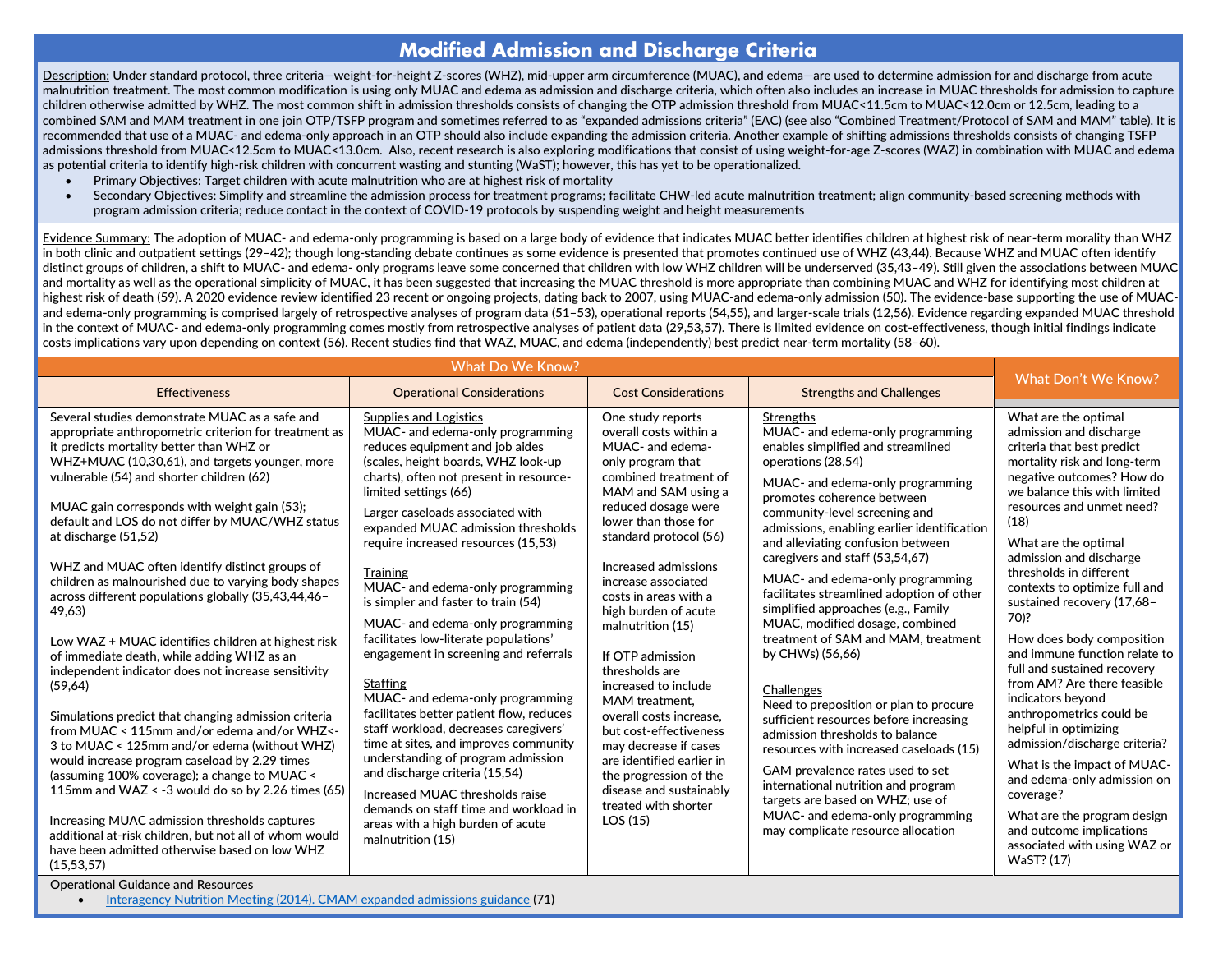#### **Combined Treatment/Protocol of SAM and MAM**

Description: Current CMAM protocols address SAM and MAM separately in two distinct programs (e.g., OTP and TSFP) often in separate locations (requiring transfers and referrals between programs) and with separate products, paperwork, monitoring, and logistics systems. Combined treatment incorporates treatment across the full spectrum of AM (both SAM and MAM) via one unified program, in one location. This approach can often, but does not always, use one nutritional product (i.e., RUTF). Another iteration of a combined protocol is known as the "expanded admissions criteria" (EAC), an approach used in emergency contexts to treat all AM children in one program when either OTP or TSFP services or supplies are unavailable, usually using MUAC- and edema-only admission and discharge criteria. This typically manifests in shifting OTP admission threshold from MUAC<11.5cm to MUAC<12.5cm in the absence of a TSFP (see also "Modified Admission and Discharge Criteria" table) (72,73).

- Primary Objectives: Simplify and optimize acute malnutrition treatment systems to streamline operations and improve cost-effectiveness and coverage
- Secondary Objectives: Enable continued treatment in the context of limited resources; expanded admission criteria broadens treatment availability when either OTP or TSFP services are unavailable

Evidence Summary: The evidence base for this approach consists of several studies with varied research designs, including: a cRCT in Sierra Leone (74), a multi-country cRCT in Kenya and South Sudan ("ComPAS")<sup>2</sup> (56,75), a single-armed feasibility study in Burkina Faso ("OptiMA"<sup>3</sup>) (12), operational findings by MSF-supported programs in Niger (76), a prospective cohort study in Somalia (77), and UNICEF operational findings in Somalia (78). A 2020 review identified 17 projects with combined treatment protocols admitting all children with AM (both SAM and MAM) into a single program, and an additional 20 that use one product (RUTF) (50). Further operational data from EAC programs also contribute to the evidence base (29,53,57). Evidence to date indicates that combined protocols are non-inferior to standard protocols (56,74), are more cost-effective regarding overall program costs (38), and may enable earlier treatment of acute malnutrition (12,74).

|                                                                                                                                                                                                                                                                                                                                                                                                                                                                                                                                                                                                                                                                                                                                                                                                                                                                                                                    | What Don't We Know?                                                                                                                                                                                                                                                                                                                                                                                                                                                                                                                                                                                                                                                                                                                                                                                                                                                                                                                                                                                              |                                                                                                                                                                                                                                                                                                                                                                                                                                                                                                              |                                                                                                                                                                                                                                                                                                                                                                                                                                                                                                                                                                                                                                                                                                                                                     |                                                                                                                                                                                                                                                                                                                                                                                                                                                                                                                                                                                                                                                                                                                                                                                                                    |
|--------------------------------------------------------------------------------------------------------------------------------------------------------------------------------------------------------------------------------------------------------------------------------------------------------------------------------------------------------------------------------------------------------------------------------------------------------------------------------------------------------------------------------------------------------------------------------------------------------------------------------------------------------------------------------------------------------------------------------------------------------------------------------------------------------------------------------------------------------------------------------------------------------------------|------------------------------------------------------------------------------------------------------------------------------------------------------------------------------------------------------------------------------------------------------------------------------------------------------------------------------------------------------------------------------------------------------------------------------------------------------------------------------------------------------------------------------------------------------------------------------------------------------------------------------------------------------------------------------------------------------------------------------------------------------------------------------------------------------------------------------------------------------------------------------------------------------------------------------------------------------------------------------------------------------------------|--------------------------------------------------------------------------------------------------------------------------------------------------------------------------------------------------------------------------------------------------------------------------------------------------------------------------------------------------------------------------------------------------------------------------------------------------------------------------------------------------------------|-----------------------------------------------------------------------------------------------------------------------------------------------------------------------------------------------------------------------------------------------------------------------------------------------------------------------------------------------------------------------------------------------------------------------------------------------------------------------------------------------------------------------------------------------------------------------------------------------------------------------------------------------------------------------------------------------------------------------------------------------------|--------------------------------------------------------------------------------------------------------------------------------------------------------------------------------------------------------------------------------------------------------------------------------------------------------------------------------------------------------------------------------------------------------------------------------------------------------------------------------------------------------------------------------------------------------------------------------------------------------------------------------------------------------------------------------------------------------------------------------------------------------------------------------------------------------------------|
| <b>Effectiveness</b>                                                                                                                                                                                                                                                                                                                                                                                                                                                                                                                                                                                                                                                                                                                                                                                                                                                                                               | <b>Operational Considerations</b>                                                                                                                                                                                                                                                                                                                                                                                                                                                                                                                                                                                                                                                                                                                                                                                                                                                                                                                                                                                | <b>Cost Considerations</b>                                                                                                                                                                                                                                                                                                                                                                                                                                                                                   | <b>Strengths and Challenges</b>                                                                                                                                                                                                                                                                                                                                                                                                                                                                                                                                                                                                                                                                                                                     |                                                                                                                                                                                                                                                                                                                                                                                                                                                                                                                                                                                                                                                                                                                                                                                                                    |
| Studies show that recovery rates for<br>children treated in combined protocols<br>were non-inferior to standard protocols<br>(12,56,74), with no differences in LOS,<br>average weight, and MUAC gain (56)<br>In two studies where coverage was<br>measured, coverage was not lower with the<br>combined protocol than standard protocols<br>$(56,74)^4$<br>When using one product (RUTF) in a<br>combined treatment approach, weight gain<br>was higher and default rates lower among<br>children in the MAM phase who were<br>treated with two RUTF sachets/day when<br>compared to those treated with FBF.<br>Admitting children for treatment at a less<br>severe stage (e.g., MAM phase) may have<br>prevented deterioration to SAM within the<br>covered population (76)<br>Retrospective patient data analyses<br>indicates that the EAC approach captures<br>additional at-risk children in the absence of | <b>Supplies and Logistics</b><br>Enables flexible programming in dynamic contexts,<br>particularly in emergency settings where OTP or<br>TSFP services may be inconsistent (28)<br>Can lower loss to follow-up and children getting<br>lost in the referral system between OTP and TSFPs<br>Has the potential to streamline supply chain<br>logistics, stock management, and training<br>(28, 56, 66)<br>Larger caseloads in areas without MAM treatment<br>may increase demand on supplies and resources<br>(15, 53, 78)<br><b>Training</b><br>Simplifies training for nutrition staff; staff report it<br>is easier to understand and implemented with less<br>assistance (66)<br><b>Staffing</b><br>Simplifies staff administrative responsibilities and<br>reduced paperwork by streamlining patient records<br>and eliminating referrals between programs (66)<br>Enables increased CHW support at facility level and<br>can improve CHW communication with<br>communities during follow-up visits and mass | Combined protocol<br>costs are influenced<br>by: dosing regimen,<br>type of product(s)<br>used, ratio of<br>MAM:SAM caseloads.<br>changes in LOS, and<br>use of one supply chain<br>(56)<br>One study in Kenya<br>and South Sudan found<br>combined treatment<br>(with reduced dosage)<br>overall cost US\$123<br>less per child<br>recovered than<br>standard protocol (56)<br>In theory, combined<br>treatment has potential<br>to improve cost-<br>effectiveness by<br>streamlining<br>administrative and | <b>Strengths</b><br>Simplifies operations (procurement,<br>logistics, training) with similar or<br>improved program outcomes (56)<br>Facilitates streamlined adoption of<br>other simplified approaches (56,66)<br>Accepted well by staff/communities<br>(66)<br>Improves continuity of care<br>(28,56,77), which may enable earlier<br>identification and treatment (12,74)<br><b>EAC enables MAM treatment in</b><br>contexts without TSFP (28,78)<br>Challenges<br>Likely to expand caseloads in<br>contexts without current TSFP,<br>increasing demands on scarce<br>resources, especially product<br>(28,77)<br>Concerns exist that treating both<br>MAM and SAM in the context of<br>limited resources may divert<br>resources away from more | What are the impacts on coverage and<br>caseloads when offering previously<br>unavailable services for MAM?<br>To what extent does combined<br>treatment prevent deterioration from<br>MAM to SAM?<br>What are programmatic and supply<br>chain cost savings from a combined<br>treatment approach? (15)<br>In treating MAM children in a combined<br>protocol, what is the cost and cost-<br>effectiveness of using one product<br>(RUTF), which is more costly per unit<br>than other MAM products (e.g., RUSF,<br>FBF)? Would cost savings in<br>streamlined logistical operations<br>balance these increased costs?<br>What impact does treatment of MAM<br>caseloads in a combined treatment<br>program have on health system<br>capacity?<br>How can separate UN agencies<br>collaborate to support combined |
| either OTP or TSFP (71,78)<br><b>Operational Guidance and Resources</b>                                                                                                                                                                                                                                                                                                                                                                                                                                                                                                                                                                                                                                                                                                                                                                                                                                            | campaigns (66)                                                                                                                                                                                                                                                                                                                                                                                                                                                                                                                                                                                                                                                                                                                                                                                                                                                                                                                                                                                                   | logistics systems                                                                                                                                                                                                                                                                                                                                                                                                                                                                                            | vulnerable SAM children                                                                                                                                                                                                                                                                                                                                                                                                                                                                                                                                                                                                                                                                                                                             | treatment?                                                                                                                                                                                                                                                                                                                                                                                                                                                                                                                                                                                                                                                                                                                                                                                                         |

- [Simplified Protocol for Acute Malnutrition, Nutrition Cluster, April 2020](https://www.nutritioncluster.net/sites/nutritioncluster.com/files/2020-04/simplified%20protocol%202%20pager_23%20April%202020.pdf)
- [Appendix D: Options for Exceptional Community-Based Management of Acute Malnutrition Programming in Emergencies, Global Nutrition Cluster, March 2017](https://www.nutritioncluster.net/sites/nutritioncluster.com/files/2021-01/DECISION-TOOL-FOR-MAM_w-exceptional-cicumstances_-May-2017-update-final1.pdf)
- [CMAM Expanded Admissions Guidance, Interagency Nutrition Meeting, September 2014](http://www.ennonline.net/cmamexpandedadmissionsguidance)

<sup>&</sup>lt;sup>2</sup> Th[e Combined Protocol for Acute Malnutrition Study \(ComPAS\)](https://pubmed.ncbi.nlm.nih.gov/29690916/) was a multi-country RCT by the International Rescue Committee (IRC), Action Against Hunger USA, and the London School of Hygiene and Tropical Medicine (LSHTM). Under the ComPAS intervention arm, children with clinically uncomplicated AM (defined as MUAC <12.5cm and/or edema) were enrolled for treatment in one program, with RUTF dosage calculated based on MUAC. (56) <sup>3</sup> Th[e Optimizing Treatment for Acute Malnutrition \(OptiMA\) study](https://www.ncbi.nlm.nih.gov/pmc/articles/PMC7054246/) was a single-arm proof-of-concept trial in Burkina Faso, led by the Alliance for International Medical Action (ALIMA), the University of Bordeaux, and the Recherche en Sciences de la Sante. Children with MUAC <12.5cm and/or edema were enrolled for treatment, and RUTF was provided at a gradually reduced dose based on weight and MUAC. (12)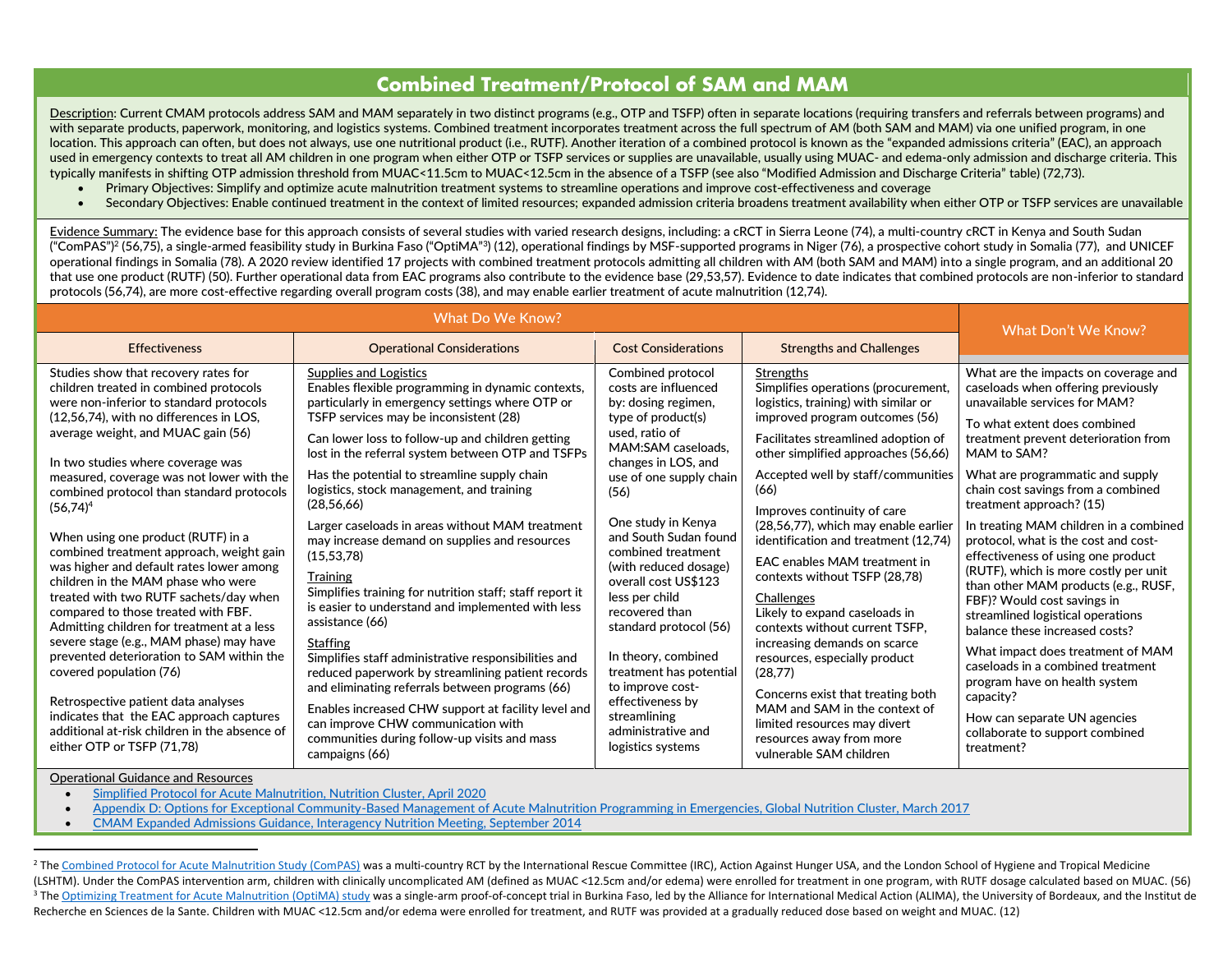#### **Modified (Reduced) Dosage of Therapeutic or Supplementary Foods**

Description: For SAM treatment, current global standards call for therapeutic food (i.e., RUTF) dosage to be calculated based on a child's weight per day. This dosing regimen translates to providing a relatively smaller amount of RUTF at the beginning of treatment, while weight is low, followed by a gradual increase in ration size over the course of treatment as a child's weight increases. For MAM treatment, no global standards exist; in practice, the dosing of specialized food products for MAM (e.g., RUSF, FBF) vary but are typically based on a set amount of product dosed per day (e.g., 1 RUSF/day, 200g SC+/day) (72). A modified dosage approach includes moving away from weight-based dosing to a simpler and often reduced dosing regimen, with the aim of optimizing the dosage for recovery. A modified dosage approach consists of providing relatively larger rations at the beginning of treatment, during the more severe phases of AM, and smaller rations towards the end of treatment, during the less severe phases of AM. Various dosage regimens have been piloted, including: a standardized daily dose based on SAM vs. MAM MUAC status (ComPAS<sup>4</sup> ), a gradual dose reduction as the child progresses through treatment (OptiMA<sup>5</sup> ), weight-based dosage for early SAM treatment followed by a reduced, standard daily dose per day later on during less severe SAM and MAM phases (79), among other iterations (80).

- Primary Objectives: Optimize dosing for recovery to optimize cost-effectiveness of treatment; Improve program coverage, impact, and efficiency
- Secondary Objectives: Offer dosing guidance for protocols in which weight measurements are suspended as an IPC measure due to COVID-19

Evidence Summary: The evidence base comprises of results from a few studies with varying degrees of rigor and various operational data, including: a cRCT in Sierra Leone (74), the multi-country "ComPAS" study<sup>5</sup> (56,75), the single-arm "OptiMA" study<sup>6</sup> (12), the randomized non-inferiority "MANGO" trial<sup>6</sup> (80,81), a prospective cohort study by IRC in Somalia (77), and other operational reports and findings (28,79,82). A 2020 evidence review found 22 recent or ongoing projects integrating modified dosage (50). Existing evidence largely finds that overall program recovery rates using modified dosage were noninferior to overall program recovery rates using weight-based dosage. However, some secondary outcomes and sub-analyses found differences across groups. ComPAS also found that, overall, less RUTF and lower total cost per child recovered with reduced dosage (56).

|                                                                                                                                                                                                                                                                                                                                                                                                                                                                                                                                                                                                                                                                                                                                                                                                                                                                                                                                                                                                                                                                                                                            | What Don't We Know?                                                                                                                                                                                                                                                                                                                                                                                                                                                                                                                                                                                      |                                                                                                                                                                                                                                                                                                                                                                                                                                                                                                                                                                                               |                                                                                                                                                                                                                                                                                                                                     |                                                                                                                                                                                                                                                                                                                                                                                                                                                                                                                                                                                                                                                                                                                                                                                                                                                                                                                                                                                                                                                                                            |
|----------------------------------------------------------------------------------------------------------------------------------------------------------------------------------------------------------------------------------------------------------------------------------------------------------------------------------------------------------------------------------------------------------------------------------------------------------------------------------------------------------------------------------------------------------------------------------------------------------------------------------------------------------------------------------------------------------------------------------------------------------------------------------------------------------------------------------------------------------------------------------------------------------------------------------------------------------------------------------------------------------------------------------------------------------------------------------------------------------------------------|----------------------------------------------------------------------------------------------------------------------------------------------------------------------------------------------------------------------------------------------------------------------------------------------------------------------------------------------------------------------------------------------------------------------------------------------------------------------------------------------------------------------------------------------------------------------------------------------------------|-----------------------------------------------------------------------------------------------------------------------------------------------------------------------------------------------------------------------------------------------------------------------------------------------------------------------------------------------------------------------------------------------------------------------------------------------------------------------------------------------------------------------------------------------------------------------------------------------|-------------------------------------------------------------------------------------------------------------------------------------------------------------------------------------------------------------------------------------------------------------------------------------------------------------------------------------|--------------------------------------------------------------------------------------------------------------------------------------------------------------------------------------------------------------------------------------------------------------------------------------------------------------------------------------------------------------------------------------------------------------------------------------------------------------------------------------------------------------------------------------------------------------------------------------------------------------------------------------------------------------------------------------------------------------------------------------------------------------------------------------------------------------------------------------------------------------------------------------------------------------------------------------------------------------------------------------------------------------------------------------------------------------------------------------------|
| <b>Effectiveness</b>                                                                                                                                                                                                                                                                                                                                                                                                                                                                                                                                                                                                                                                                                                                                                                                                                                                                                                                                                                                                                                                                                                       | <b>Operational Considerations</b>                                                                                                                                                                                                                                                                                                                                                                                                                                                                                                                                                                        | <b>Cost Considerations</b>                                                                                                                                                                                                                                                                                                                                                                                                                                                                                                                                                                    | <b>Strengths and Challenges</b>                                                                                                                                                                                                                                                                                                     |                                                                                                                                                                                                                                                                                                                                                                                                                                                                                                                                                                                                                                                                                                                                                                                                                                                                                                                                                                                                                                                                                            |
| All studies with randomized controls saw non-<br>inferior recovery rates in reduced dosage arm<br>(56,74,75,80,81)<br>In a South Sudan and Kenya trial (ComPAS), no<br>differences were observed in LOS, average weight<br>gain, average MUAC gain (56) and relapse rates<br>(75)<br>In a Burkina Faso trial (MANGO), slower weight<br>and height gain velocity was observed in the<br>reduced dosage group, though no difference in<br>LOS (80); trivial differences in body composition<br>(81); daily energy intake was lower in reduced<br>dosage group (83)<br>Mixed results related to average weight gain across<br>two studies-ComPAS (56) and MANGO (80)-may<br>be due to different dosing regimens, with relatively<br>smaller rations in MANGO (80), which saw slower<br>weight gain in the reduced dosage arm, and<br>relatively larger rations in ComPAS (56), which saw<br>non-inferior weight gain in reduced dosage arm<br>While some studies have produced insightful<br>operational findings, without a control arm,<br>conclusions cannot be drawn about the<br>effectiveness of reduced dosage (12,28) | <b>Supplies and Logistics</b><br>Reduced dosage alleviates<br>simplifies supply management;<br>reduces burden on caregivers<br>to transport and store supplies<br>(15,80)<br>Simplified, universal dosage<br>enables greater efficiency in<br>preparing rations ahead of<br>distribution (15,28)<br>Reduced dosage has been<br>successfully used to continue<br>treatment in the context of<br>RUTF supply shortages (79,82)<br><b>Training</b><br>Training is easily implemented<br>(15,28)<br><b>Staffing</b><br>Some modified dosage<br>schedules reduce and<br>streamline staff workloads<br>(15,79) | Cost savings of reduced<br>dosage are influenced by<br>high recovery rates and<br>lower LOS: SAM:MAM<br>caseload ratios; and supply<br>chain management (56)<br>Children consume fewer<br>sachets of RUTF under<br>reduced dosage protocols,<br>reducing costs of nutrition<br>commodities and improving<br>cost-effectiveness<br>(12, 56, 74, 84)<br>Modified dosage in<br>combination with a<br>combined SAM and MAM<br>treatment protocol may<br>provide improved cost-<br>effectiveness ratios, but<br>incur overall higher costs<br>due to the inclusion of<br>MAM children in treatment | Strengths<br>Simplifies treatment and<br>could enable treatment of<br>more children given<br>improved cost-<br>effectiveness<br>Enables continued service<br>delivery in the context of<br>constrained RUTF supplies<br>Challenges<br>Reduced dosage for larger<br>children may impact time<br>to recovery and therefore<br>LOS(15) | What is the optimal dosage to ensure effective<br>treatment outcomes, particularly among extremely<br>vulnerable children (very low weight, MUAC < 115mm,<br>lower SES, etc.)? (12,18,85) What is the impact of<br>reduced dosage on larger children (by weight)? (15)<br>To what extent does modified dosage improve<br>coverage by freeing up resources to allow treatment of<br>more children?<br>How does modified dosage impact longer-term<br>outcomes (e.g. relapse) and other health outcomes<br>(linear growth, body composition)? (17)<br>What are the effectiveness and cost-effectiveness of<br>combining modified dosage with other simplified<br>approaches, such as CHW-led treatment and combined<br>protocols? (17)<br>What impact does modified dosage have on intra-<br>household sharing, particularly among households with<br>low socioeconomic status? (17)<br>What is the cost-effectiveness of modified dosage of<br>separate products for SAM and MAM treatment (e.g.,<br>RUTF and RUSF) versus modified dosage for a single<br>product under unified treatment? |
| <b>Operational Guidance and Resources</b>                                                                                                                                                                                                                                                                                                                                                                                                                                                                                                                                                                                                                                                                                                                                                                                                                                                                                                                                                                                                                                                                                  |                                                                                                                                                                                                                                                                                                                                                                                                                                                                                                                                                                                                          |                                                                                                                                                                                                                                                                                                                                                                                                                                                                                                                                                                                               |                                                                                                                                                                                                                                                                                                                                     |                                                                                                                                                                                                                                                                                                                                                                                                                                                                                                                                                                                                                                                                                                                                                                                                                                                                                                                                                                                                                                                                                            |

• [Simplified Protocol for Acute Malnutrition, Nutrition Cluster, April 2020](https://www.nutritioncluster.net/sites/nutritioncluster.com/files/2020-04/simplified%20protocol%202%20pager_23%20April%202020.pdf) (86)

<sup>4</sup> Th[e Combined Protocol for Acute Malnutrition Study \(ComPAS\)](https://pubmed.ncbi.nlm.nih.gov/29690916/) dosing regimen consisted of 2 sachets of RUTF/day if their MUAC was <115mm, and 1 sachet of RUTF/ day if their MUAC was 115mm to <125mm.

<sup>5</sup> Th[e Optimizing Treatment for Acute Malnutrition \(OptiMA\) study](https://www.ncbi.nlm.nih.gov/pmc/articles/PMC7054246/) dosing regimen consisted of 175 kcal/kg/day RUTF for children with MUAC < 115mm, 125 kcal/kg/day RUTF for children with MUAC 115-120mm, and 75 kcal/kg/day RUTF for children with MUAC 120-125mm

<sup>&</sup>lt;sup>6</sup> Th[e Modelling an Alternative Nutrition Protocol Generalisable to Outpatient \(MANGO\) study](https://journals.plos.org/plosmedicine/article?id=10.1371/journal.pmed.1002887#abstract0) – dosing regimen consisted of the standard weight-based RUTF dose for the first two weeks of treatment, following by 1 sachet/da RUTF for children < 7kg and 2 sachets/day of RUTF for children >7 kg.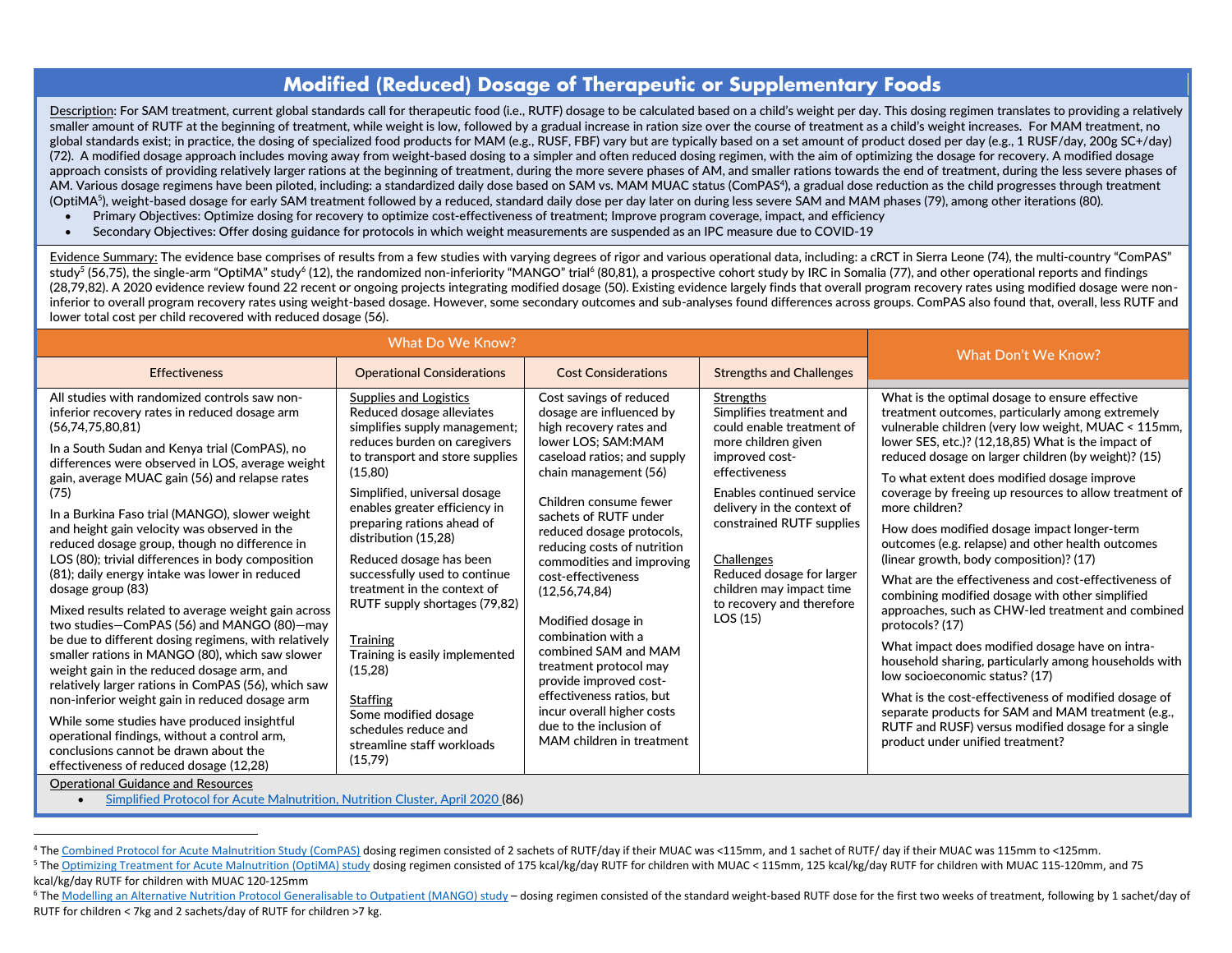#### **Acute Malnutrition Treatment by Community Health Workers**

Description: This approach shifts most or all components- including detection, admission, administration of medication and foods, follow-up visits, and discharge - of treatment for children with acute malnutrition (without medical complications) from a clinic/facility-based setting to a community-setting and is implemented by trained community health workers (CHWs). Most often, this CHW-led treatment of acute malnutrition approach is embedded within an Integrated Community Case Management (ICCM) program, often referred to as "ICCM+Nut" or "iCCM+SAM."

- Primary Objectives: Improve program coverage and early access to treatment; lower default rates; reduce treatment-seeking costs for caregivers enrolling their children
- Secondary Objectives: Decrease burden at resource-constrained facilities; encourage treatment integration in community-based programs; enable service continuity during COVID-19

Evidence Summary: There currently exists a robust evidence base in support of CHW-led SAM treatment. A 2019 systematic review assessed 12 peer-reviewed articles and 6 grey literature articles related to small-scale studies and pilots (87). A 2020 review identified 15 recent or ongoing projects regarding CHW-led treatment of acute malnutrition (50). Evidence generally shows that outcomes of CHW-led treatment of acute malnutrition programs are non-inferior to facility-based outpatient treatment, with improvements in default rates, program coverage, and sometimes cost-effectiveness. Questions remain regarding effectiveness of MAM treatment by CHWs, cost-effectiveness, long-term quality of care, and optimal training and incentives.

What Do We Know? What Don't We Know? Effectiveness **Effectiveness Considerational Considerations Cost Considerations** Strengths and Challenges Nine studies cited in a systematic literature review found that CHW-led treatment outcomes for SAM exceeded Sphere standards; of these, three studies assessed program coverage and all showed an increase (87) A randomized control study in Mali and a noninferiority quasi-experimental study in Tanzania found improved cure rates, higher coverage, and reduced default rates compared to facilitybased SAM treatment (88,89) One cRCT in Pakistan found no differences in SAM recovery, relapse, default, or mortality; compliance with RUTF dosage was higher in the facility-based treatment arm (90) A prospective study found that CHW-led SAM treatment decreased defaulter rates due to improved access, reduced travel requirements, and proximity of CHWs (91) Operational findings from pilot studies and early research trials indicate this approach may improve early detection of SAM and relieve pressure on health facilities (92) Quality of care studies demonstrate noninferior (92) or appropriate (93,94) service provision at the community level by CHWs, enhanced by refresher trainings and regular supervision; however, one study showed unsatisfactory results (95) One study found that SAM children treated by supervised CHWs had better outcomes than those treated by unsupervised CHWs (96) Supplies and Logistics Requires strengthening "last mile" delivery systems (e.g., monitoring supply transportation from health facilities to households) (15) CHW supply management (e.g., storage quality, CHW security) can be challenging (97) Providing transportation for CHWs (e.g., bicycles, motorbikes) enables easier fulfillment of responsibilities and wider coverage (98) **Training** Required training varies based on alignment of CHWs' existing capacity and education levels with job requirements Development of adapted tools is necessary to facilitate participation by low-literate CHWs (99– 102); simplified protocols enable easier uptake (103) Frequent refresher trainings and supervision visits enhance quality of care (93,94) Staffing Adding SAM treatment to ICCM increases CHWs' workloads, suggesting the need for incentives or additional staff (15,103,104) Ensuring quality of care through close supervision and frequent refresher trainings may increase staff workloads Most cost-effectiveness studies to date indicate reduced costs associated with CHW-led treatment compared to facility-based outpatient treatment (87,89,105), though cost savings are dependent on scale (103,106), demand for additional CHWs, quality of care, and caseload (107,108) One cost-effectiveness study found that for households receiving CHW-led treatment, the time receiving treatment was halved and households spent 3x less money than in the facility-based arm (107) Delivering treatment at household or community level shifts transportation and time costs from caregivers to CHWs (15,93,105) **Strengths** Can increase service coverage, particularly in areas with few health facilities Close relationships between CHWs and communities facilitate trust and health seeking behavior (15) Reduces caregivers' time and costs (15) Integrating acute malnutrition with treatment of other childhood diseases can decrease mortality (109) **Challenges** Training, supervision, weak community health systems, and supply chain management remain big challenges to CHW-led treatment (103) Some national policies prohibit CHW administration of medications (e.g., antibiotics, deworming medication, etc.), which would limit ability to administer SAM treatment Integrating CHW-led acute malnutrition treatment into existing health structures requires collaboration between siloed health and nutrition governing bodies (87,110) What is the impact of CHW treatment of acute malnutrition on program outcomes at scale contexts? (17,18) What level of incentives is optimal to motivate and retain CHWs delivering AM treatment services? What is the optimal level of supervision required to ensure appropriate quality of care in different contexts? How can this approach be adapted to contexts with different health system capacities and CHW profiles? (17,111) What is the optimal combination of CHW-led treatment with other modifications (simplified dosage, MUAC-only admissions, combined protocols, etc.)? How do caregivers, CHWs, and clinic staff perceive and accept the shift in responsibilities from clinic staff to CHWs?

Operational Guidance and Resources

- [Toolkit for CHW Community-Based Treatment of Uncomplicated Wasting for Children 6-59 Months in the Context of](https://www.ennonline.net/attachments/3570/CHW-community-based-treatment-toolkit-COVID-FULL.pdf) COVID-19, International Rescue Committee and UNICEF, June 2020 (112)
- Simplified [Tools for Community-Level Treatment of Acute Malnutrition, International Rescue Committee, 2017](https://www.acutemalnutrition.org/en/Simplified-Approaches-Tools) (113)
- [Learning Paper Series: Integrating Severe Acute Malnutrition into the Management of Childhood Diseases at Community Level in South Sudan, Malaria Consortium, 2013](https://www.malariaconsortium.org/media-downloads/248/) (114)
- Training of Trainers on CMAM protocol of CHWs. Adaptation to COVID19 and combined protocol. Action Against Hunger, June 2020 (115)
- [Monitoring Tools for CHWs Treating Acute Malnutrition. Action Against Hunger, 2020](https://www.accioncontraelhambre.org/en/monitoring-tools-chws-treating-acute-malnutrition) (116)
- [Summary of Evidence on SAM Treatment Provided by Lay Community Health Workers outside Health facilities, Action Against Hunger Spain, 2021](https://acutemalnutrition.org/en/resource-library/68eRQQabOf8nwgG0yufArH) (117)
- [Linking Nutrition & \(integrated\) Community Case Management: A Review of Operational Experiences, Lynette Friedman & Cathy Wolfheim, December 2014](https://www.ennonline.net/attachments/2317/Linking-Nutrition-ICCM-%28Final-Report%29.pdf) (109)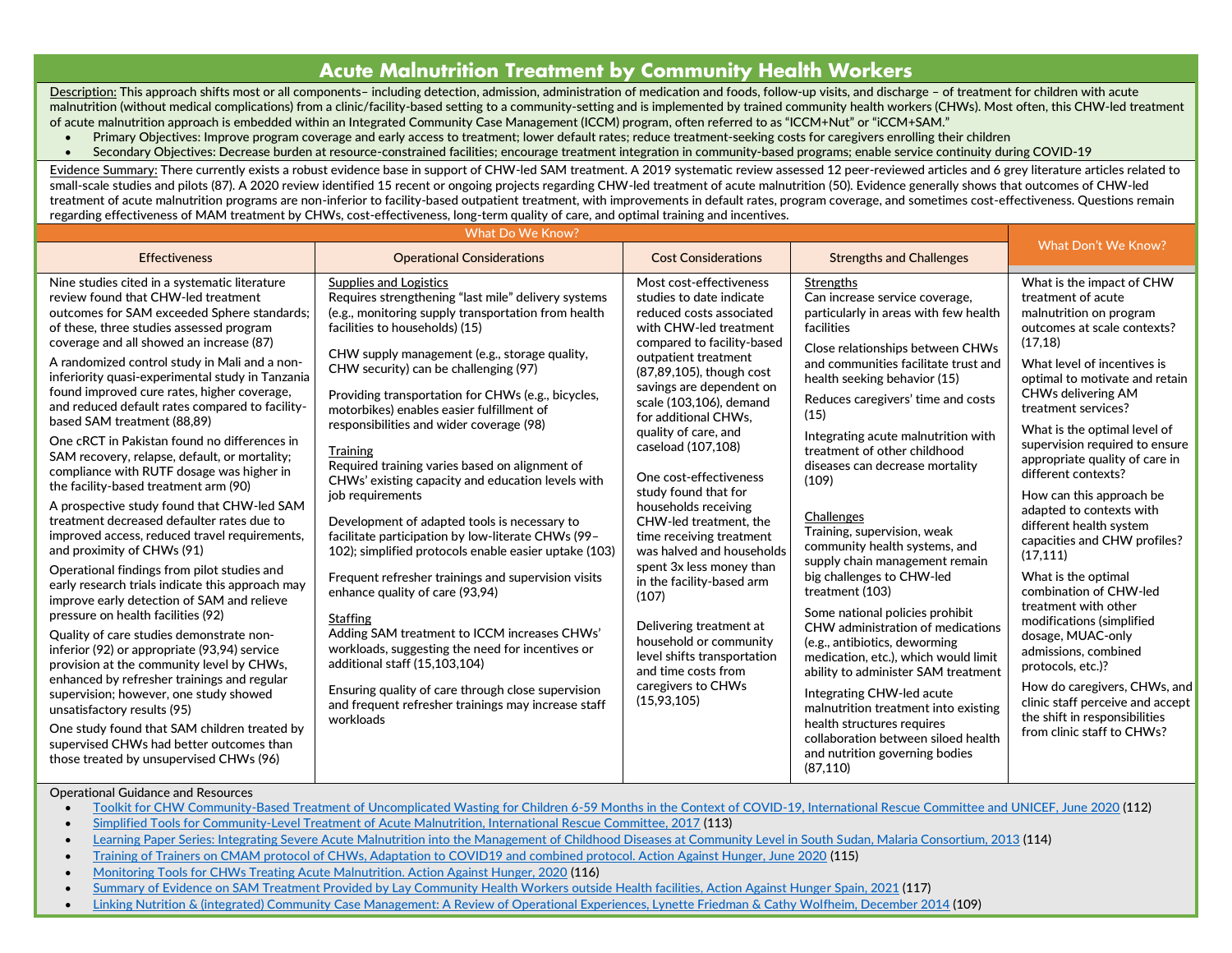### References

- 1. UNICEF, WHO, World Bank Group, editors. UNICEF/WHO/The World Bank Group joint child malnutrition estimates: levels and trends in child malnutrition: key findings of the 2020 edition [Internet]. Geneva: World Health Organization; [cited 2021 Feb 23]. Available from: https://www.who.int/publications-detail-redirect/jme-2020-edition
- 2. Headey D, Heidkamp R, Osendarp S, Ruel M, Scott N, Black R, et al. Impacts of COVID-19 on childhood malnutrition and nutrition-related mortality. The Lancet. 2020 Aug 22;396(10250):519–21.
- 3. Black RE, Allen LH, Bhutta ZA, Caulfield LE, Onis M de, Ezzati M, et al. Maternal and child undernutrition: global and regional exposures and health consequences. The Lancet. 2008 Jan 19;371(9608):243–60.
- 4. Olofin I, McDonald CM, Ezzati M, Flaxman S, Black RE, Fawzi WW, et al. Associations of suboptimal growth with all-cause and cause-specific mortality in children under five years: a pooled analysis of ten prospective studies. PLoS One. 2013;8(5):e64636.
- 5. No Wasted Lives. The Facts [Internet]. No Wasted Lives. [cited 2021 Apr 5]. Available from: https://www.nowastedlives.org/the-facts
- 6. UNICEF, Global Nutrition Cluster, Global Technical Assistance Mechanism for Nutrition. Management of child wasting in the context of COVID-19 [Internet]. 2020 Mar. Report No.: Brief No. 1. Available from: https://www.unicef.org/media/68286/file/Wasting-Programming-COVID19- Brief.pdf
- 7. UNICEF, WHO. Prevention, early detection and treatment of wasting in children 0-59 months through national health systems in the context of COVID-19: implementation guidance [Internet]. New York; 2020 Jul. Available from: https://www.corecommitments.unicef.org/kp/unicef-whoimplementation-guidance\_wasting-in-children\_covid-19.pdf
- 8. UNICEF. Rapid review: screening of acute malnutrition by the family at community level. UNICEF; 2020. 9. Blackwell N, Myatt M, Allafort-Duverger T, Balogoun A, Ibrahim A, Briend A. Mothers Understand And Can do it (MUAC): a comparison of mothers and community health workers determining mid-upper arm circumference in 103 children aged from 6 months to 5 years. Arch Public Health. 2015;73(1):26.
- 10. Alé FGB, Phelan KPQ, Issa H, Defourny I, Le Duc G, Harczi G, et al. Mothers screening for malnutrition by mid-upper arm circumference is noninferior to community health workers: results from a large-scale pragmatic trial in rural Niger. Arch Public Health. 2016;74(1):38.
- 11. Bliss J, Lelijveld N, Briend A, Kerac M, Manary M, McGrath M, et al. Use of mid-upper arm circumference by novel community platforms to detect, diagnose, and treat severe acute malnutrition in children: a systematic review. Glob Health Sci Pract. 2018 Oct 3;6(3):552–64.
- 12. Daures M, Phelan K, Issoufou M, Kouanda S, Sawadogo O, Issaley K, et al. New approach to simplifying and optimising acute malnutrition treatment in children aged 6–59 months: the OptiMA single-arm proof-of-concept trial in Burkina Faso. Br J Nutr. 123(7):756–67.
- 13. Isanaka S, Berthé F, Nackers F, Tang K, Hanson KE, Grais RF. Feasibility of engaging caregivers in at-home surveillance of children with uncomplicated severe acute malnutrition. Matern Child Nutr. 2020 Jan;16(1):e12876.
- 14. Grant A, Njiru J, Okoth E, Awino I, Briend A, Murage S, et al. Comparing performance of mothers using simplified mid-upper arm circumference (MUAC) classification devices with an improved MUAC insertion tape in Isiolo County, Kenya. Arch Public Health. 2018;76:11.
- 15. Action Against Hunger USA. Preliminary findings from the "Innovations and Adaptations in the Management of Child Wasting in the Context of COVID-19 Study" led by Action Against Hunger USA in collaboration with USAID, UNICEF, and the US Centers for Disease Control (publication forthcoming). 2021.
- 16. Buttarelli E, Woodhead S, Rio D. Family MUAC: A review of evidence and practice. Field Exchange. 2021 Jan 29;64:99.
- 17. CORTASAM. The research agenda for acute malnutrition revisited. 2021.
- 18. WHO, FAO, UNHCR, UNICEF, WFP. Global action plan on child wasting: a framework for action to accelerate progress in preventing and managing child wasting and the achievement of the Sustainable Development Goals [Internet]. 2020 Mar [cited 2021 Feb 11]. Available from: https://www.who.int/publications/m/item/global-action-plan-on-child-wasting-a-framework-for-action
- 19. The State of Acute Malnutrition. The Family MUAC Approach [Internet]. The State of Acute Malnutrition. [cited 2021 Jan 17]. Available from: https://www.acutemalnutrition.org/en/Family-MUAC
- 20. ALIMA. Mother MUAC: Teaching mothers to screen for acute malnutrition. Guidelines for training of trainers [Internet]. 2016 Jul. Available from: https://reliefweb.int/sites/reliefweb.int/files/resources/ALIMA-Guidelines-for-Implementing-MOTHER-MUAC-July-2016-FINAL.pdf
- 21. World Vision. Mother-led MUAC Tools [Internet]. 2017 [cited 2021 Jan 17]. Available from: https://www.wvi.org/nutrition/publication/motherled-muac-tools
- 22. World Vision. PB Mère Boite à Outils (Mother-led MUAC Tools) [Internet]. 2018 [cited 2021 Jan 17]. Available from: https://www.wvi.org/fr/nutrition/publication/pb-m%C3%A8re-boite-%C3%A0-outils-mother-led-muac-tools
- 23. GOAL. GOAL Family MUAC toolkit [Internet]. The State of Acute Malnutrition. 2019 [cited 2021 Jan 17]. Available from: https://acutemalnutrition.org/en/resource-library/4L3XOLWz9n0o7uu0U2e3kZ
- 24. International Medical Corps. M&E tools for the Family MUAC approach [Internet]. The State of Acute Malnutrition. 2019 [cited 2021 Jan 17]. Available from: https://acutemalnutrition.org/en/resource-library/4dSb5SA49SHI2sOHZCOeBv
- 25. GOAL. Nutrition Guidance Note: Use of Family MUAC in the context of COVID-19 [Internet]. GOAL; 2020 Apr. Available from:
- https://resources.acutemalnutrition.org/4%20-%20FAMILY%20MUAC%20in%20the%20context%20of%20COVID.pdf
- 26. Moyer D. Family MUAC Approach in the Time of COVID-19: Implementation guidance for programme managers [Internet]. Save the Children; 2020 [cited 2021 Jan 17]. Available from:
- https://resourcecentre.savethechildren.net/node/17988/pdf/save\_the\_children\_family\_muac\_guidance.pdf 27. Isanaka S, Kodish SR, Berthé F, Alley I, Nackers F, Hanson KE, et al. Outpatient treatment of severe acute malnutrition: response to treatment with
- a reduced schedule of therapeutic food distribution. Am J Clin Nutr. 2017 May;105(5):1191–7.
- 28. Hanson K. Simplified approaches to treat acute malnutrition: Insights and reflections from MSF and lessons from experiences in NE Nigeria. Field Exchange. 2019 Jul;(60):91.
- 29. Briend A, Maire B, Fontaine O, Garenne M. Mid-upper arm circumference and weight-for-height to identify high-risk malnourished under-five children. Matern Child Nutr. 2012 Jan;8(1):130–3.
- 30. Briend A, Alvarez J-L, Avril N, Bahwere P, Bailey J, Berkley JA, et al. Low mid-upper arm circumference identifies children with a high risk of death who should be the priority target for treatment. BMC Nutrition. 2016 Oct 21;2(1):63.
- 31. Rasmussen J, Andersen A, Fisker AB, Ravn H, Sodemann M, Rodrigues A, et al. Mid-upper-arm-circumference and mid-upper-arm circumference z-score: the best predictor of mortality? Eur J Clin Nutr. 2012 Sep;66(9):998–1003.
- 32. Berkley J, Mwangi I, Griffiths K, Ahmed I, Mithwani S, English M, et al. Assessment of severe malnutrition among hospitalized children in rural Kenya: comparison of weight for height and mid upper arm circumference. JAMA. 2005 Aug 3;294(5):591–7.
- 33. Mwangome MK, Fegan G, Fulford T, Prentice AM, Berkley JA. Mid-upper arm circumference at age of routine infant vaccination to identify infants at elevated risk of death: a retrospective cohort study in the Gambia. Bull World Health Organ. 2012 Dec 1;90(12):887–94.
- 34. Aguayo VM, Aneja S, Badgaiyan N, Singh K. Mid upper-arm circumference is an effective tool to identify infants and young children with severe acute malnutrition in India. Public Health Nutr. 2015 Dec;18(17):3244–8.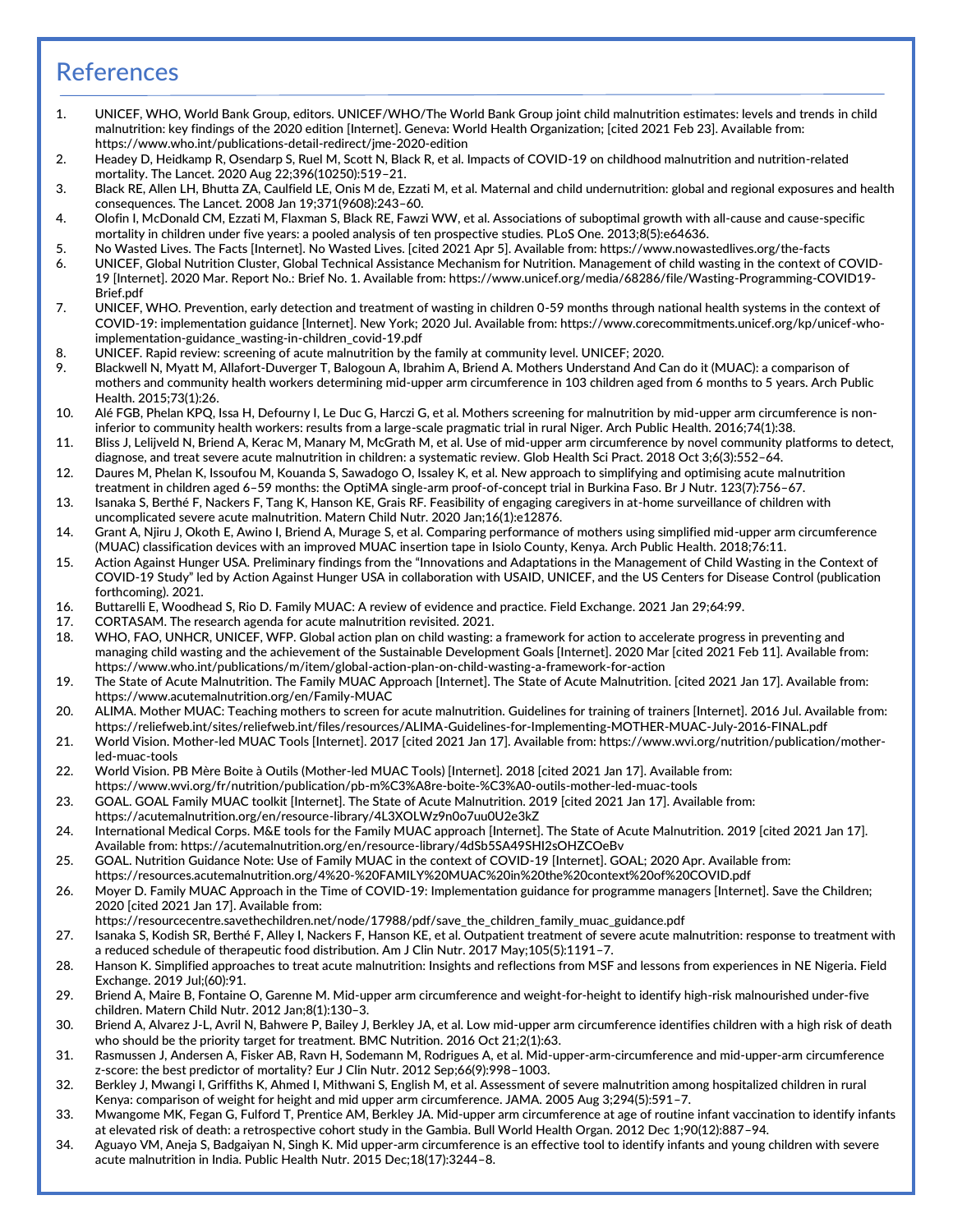- 35. Grellety E, Krause LK, Shams Eldin M, Porten K, Isanaka S. Comparison of weight-for-height and mid-upper arm circumference (MUAC) in a therapeutic feeding programme in South Sudan: is MUAC alone a sufficient criterion for admission of children at high risk of mortality? Public Health Nutr. 2015 Oct;18(14):2575–81.
- 36. Sachdeva S, Dewan P, Shah D, Malhotra RK, Gupta P. Mid-upper arm circumference v. weight-for-height Z-score for predicting mortality in hospitalized children under 5 years of age. Public Health Nutr. 2016 Oct;19(14):2513–20.
- 37. Chiabi A, Mbanga C, Mah E, Nguefack Dongmo F, Nguefack S, Fru F, et al. Weight-for-Height Z Score and Mid-Upper Arm Circumference as Predictors of Mortality in Children with Severe Acute Malnutrition. J Trop Pediatr. 2017 Aug 1;63(4):260–6.
- 38. Bari A, Nazar M, Iftikhar A, Mehreen S. Comparison of Weight-for-Height Z-score and Mid-Upper Arm Circumference to Diagnose Moderate and Severe Acute Malnutrition in children aged 6-59 months. Pak J Med Sci. 2019;35(2):337–41.
- 39. O'Brien KS, Amza A, Kadri B, Nassirou B, Cotter SY, Stoller NE, et al. Comparison of anthropometric indicators to predict mortality in a populationbased prospective study of children under 5 years in Niger. Public Health Nutr. 2020 Feb;23(3):538–43.
- 40. Alam N, Wojtyniak B, Rahaman MM. Anthropometric indicators and risk of death. Am J Clin Nutr. 1989 May;49(5):884–8.
- 41. Vella V, Tomkins A, Ndiku J, Marshal T, Cortinovis I. Anthropometry as a predictor for mortality among Ugandan children, allowing for socioeconomic variables. Eur J Clin Nutr. 1994 Mar;48(3):189–97.
- 42. Van den Broeck J, Eeckels R, Massa G. Validity of single-weight measurements to predict current malnutrition and mortality in children. J Nutr. 1996 Jan;126(1):113–20.
- 43. Schwinger C, Golden MH, Grellety E, Roberfroid D, Guesdon B. Severe acute malnutrition and mortality in children in the community: Comparison of indicators in a multi-country pooled analysis. PLoS One. 2019;14(8):e0219745.
- 44. Grellety E, Golden MH. Severely malnourished children with a low weight-for-height have similar mortality to those with a low mid-upper-armcircumference: II. Systematic literature review and meta-analysis. Nutr J. 2018 Sep 15;17(1):80.
- 45. Grellety E, Golden MH. Severely malnourished children with a low weight-for-height have a higher mortality than those with a low mid-upperarm-circumference: III. Effect of case-load on malnutrition related mortality– policy implications. Nutr J [Internet]. 2018 Sep 15 [cited 2021 Feb 8];17. Available from: https://www.ncbi.nlm.nih.gov/pmc/articles/PMC6138898/
- 46. Grellety E, Golden MH. Weight-for-height and mid-upper-arm circumference should be used independently to diagnose acute malnutrition: policy implications. BMC Nutrition. 2016 Feb 5;2(1):10.
- 47. Zaba T, Nyawo M, Álvarez Morán JL. Does weight-for-height and mid upper-arm circumference diagnose the same children as wasted? An analysis using survey data from 2017 to 2019 in Mozambique. Archives of Public Health. 2020 Oct 7;78(1):94.
- 48. Wieringa FT, Gauthier L, Greffeuille V, Som SV, Dijkhuizen MA, Laillou A, et al. Identification of Acute Malnutrition in Children in Cambodia Requires Both Mid Upper Arm Circumference and Weight-For-Height to Offset Gender Bias of Each Indicator. Nutrients [Internet]. 2018 Jun 19 [cited 2021 Jan 26];10(6). Available from: https://www.ncbi.nlm.nih.gov/pmc/articles/PMC6024773/
- 49. Laillou A, Prak S, de Groot R, Whitney S, Conkle J, Horton L, et al. Optimal screening of children with acute malnutrition requires a change in current WHO guidelines as MUAC and WHZ identify different patient groups. PLoS One. 2014;9(7):e101159.
- 50. UNICEF. Treatment of wasting using simplified approaches: A rapid evidence review [Internet]. UNICEF; 2020. Available from: https://resources.acutemalnutrition.org/Simplified%20Aproaches\_Rapid%20Evidence%20Review.pdf
- 51. Burrell A, Kerac M, Nabwera H. Monitoring and discharging children being treated for severe acute malnutrition using mid-upper arm circumference: secondary data analysis from rural Gambia. International Health. 2017 Jul 1;9(4):226–33.
- 52. Chitekwe S, Biadgilign S, Tolla A, Myatt M. Mid-upper-arm circumference based case-detection, admission, and discharging of under five children in a large-scale community-based management of acute malnutrition program in Nigeria. Archives of Public Health. 2018 Apr 9;76(1):19.
- 53. Goossens S, Bekele Y, Yun O, Harczi G, Ouannes M, Shepherd S. Mid-upper arm circumference based nutrition programming: evidence for a new approach in regions with high burden of acute malnutrition. PLoS One. 2012;7(11):e49320.
- 54. Phelan KPQ, Lanusse C, Kam S van der, Delchevalerie P, Avril N, Hanson K. Simplifying the response to childhood malnutrition: MSF's experience with MUAC-based (and oedema) programming. Field Exchange. 2015 Aug;(50):108.
- 55. Dale NM, Myatt M, Prudhon C, Briend A. Using Mid-Upper Arm Circumference to End Treatment of Severe Acute Malnutrition Leads to Higher Weight Gains in the Most Malnourished Children. PLOS ONE. 2013 Feb 13;8(2):e55404.
- 56. Bailey J, Opondo C, Lelijveld N, Marron B, Onyo P, Musyoki EN, et al. A simplified, combined protocol versus standard treatment for acute malnutrition in children 6-59 months (ComPAS trial): A cluster-randomized controlled non-inferiority trial in Kenya and South Sudan. PLoS Med. 2020 Jul;17(7):e1003192.
- 57. Isanaka S, Hanson KE, Frison S, Andersen CT, Cohuet S, Grais RF. MUAC as the sole discharge criterion from community-based management of severe acute malnutrition in Burkina Faso. Matern Child Nutr. 2019 Apr;15(2):e12688.
- 58. McDonald CM, Olofin I, Flaxman S, Fawzi WW, Spiegelman D, Caulfield LE, et al. The effect of multiple anthropometric deficits on child mortality: meta-analysis of individual data in 10 prospective studies from developing countries. Am J Clin Nutr. 2013 Apr;97(4):896–901.
- 59. Myatt M, Khara T, Schoenbuchner S, Pietzsch S, Dolan C, Lelijveld N, et al. Children who are both wasted and stunted are also underweight and have a high risk of death: a descriptive epidemiology of multiple anthropometric deficits using data from 51 countries. Arch Public Health. 2018;76:28.
- 60. Myatt M, Khara T, Dolan C, Garenne M, Briend A. Improving screening for malnourished children at high risk of death: a study of children aged 6- 59 months in rural Senegal. Public Health Nutr. 2019 Apr;22(5):862–71.
- 61. Burza S, Mahajan R, Marino E, Sunyoto T, Shandilya C, Tabrez M, et al. Community-based management of severe acute malnutrition in India: new evidence from Bihar. Am J Clin Nutr. 2015 Apr;101(4):847–59.
- 62. Isanaka S, Guesdon B, Labar AS, Hanson K, Langendorf C, Grais RF. Comparison of Clinical Characteristics and Treatment Outcomes of Children Selected for Treatment of Severe Acute Malnutrition Using Mid Upper Arm Circumference and/or Weight-for-Height Z-Score. PLoS One [Internet]. 2015 Sep 16 [cited 2021 Mar 16];10(9). Available from: https://www.ncbi.nlm.nih.gov/pmc/articles/PMC4574398/
- 63. Abitew DB, Yalew AW, Bezabih AM, Bazzano AN. Comparison of Mid-Upper-Arm Circumference and Weight-For-Height Z-Score in Identifying Severe Acute Malnutrition among Children Aged 6–59 Months in South Gondar Zone, Ethiopia. J Nutr Metab. 2021 May 5;2021:8830494.
- 64. Garenne M, Myatt M, Khara T, Dolan C, Briend A. Concurrent wasting and stunting among under-five children in Niakhar, Senegal. Maternal & Child Nutrition. 2019;15(2):e12736.
- 65. Guesdon B, Couture A, Lesieur E, Bilukha O. "No weight for height" case detection strategies for therapeutic feeding programs: sensitivity to acute malnutrition and target composition based on representative surveys in humanitarian settings. BMC Nutrition. 2021 Feb 2;7(1):3.
- 66. Marron B, Onyo P, Musyoki EN, Adongo SW, Bailey J. ComPAS trial in South Sudan and Kenya: Headline findings and experiences. Field Exchange. 2019 Jan 7;(60):19.
- 67. Myatt M, Khara T, Collins S. A review of methods to detect cases of severely malnourished children in the community for their admission into community-based therapeutic care programs. Food Nutr Bull. 2006 Sep;27(3 Suppl):S7-23.
- 68. Gloria OOAA, Alé F, Binns P, Phelan K, Moran JLÁ, Tesfai C, et al. Using MUAC to predict and avoid negative outcomes in CMAM programmes: Work inspired by en-net. Field Exchange. 2019 Jan 7;(60):23.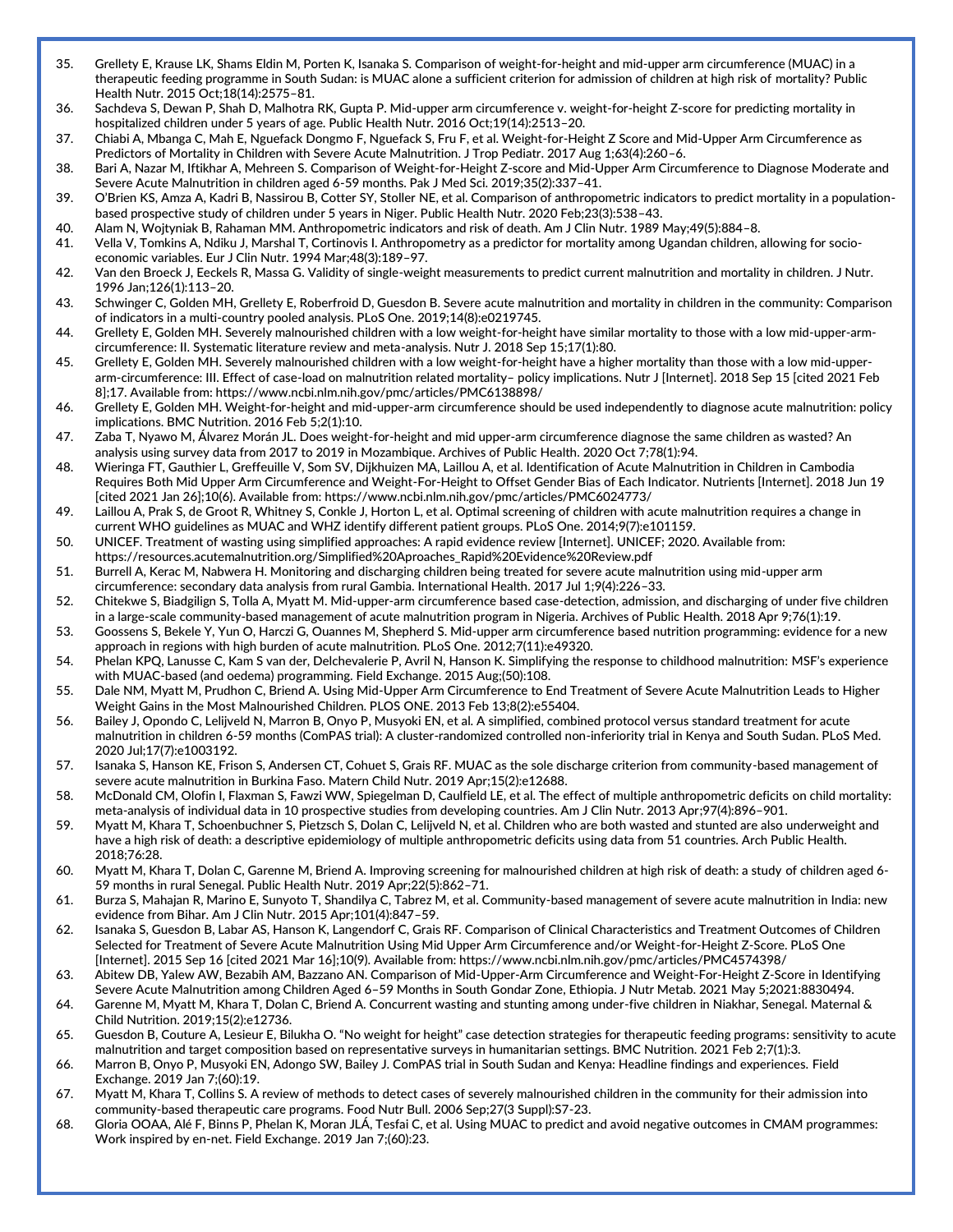- 69. Hossain MI, Ahmed T, Arifeen SE, Billah SM, Faruque A, Islam MM, et al. Comparison of midupper arm circumference and weight-for-height z score for assessing acute malnutrition in Bangladeshi children aged 6-60 mo: an analytical study. Am J Clin Nutr. 2017 Nov;106(5):1232–7.
- 70. Stobaugh HC, Mayberry A, McGrath M, Bahwere P, Zagre NM, Manary MJ, et al. Relapse after severe acute malnutrition: A systematic literature review and secondary data analysis. Matern Child Nutr [Internet]. 2018 Oct 18 [cited 2021 Apr 14];15(2). Available from: https://www.ncbi.nlm.nih.gov/pmc/articles/PMC6587999/
- 71. Interagency Nutrition Meeting. CMAM expanded admissions guidance. 2014 Sep 30 [cited 2021 Jan 18]; Available from: www.ennonline.net/cmamexpandedadmissionsguidance
- 72. Global Nutrition Cluster. Appendix D: Options for Exceptional Community-Based Management of Acute Malnutrition Programming in Emergencies. In: Moderate Acute Malnutrition: A Decision Tool for Emergencies [Internet]. 2017. p. 28–38. Available from: https://www.nutritioncluster.net/sites/nutritioncluster.com/files/2021-01/DECISION-TOOL-FOR-MAM\_w-exceptional-cicumstances\_-May-2017-update-final1.pdf
- 73. Save the Children UK. Innovations in Community Management of Acute Malnutrition (CMAM) [Internet]. Emergency Nutrition Network (ENN); 2018 Jan [cited 2021 Jan 16]. Available from: www.ennonline.net/resources/innovationscmam
- 74. Maust A, Koroma AS, Abla C, Molokwu N, Ryan KN, Singh L, et al. Severe and moderate acute malnutrition can be successfully managed with an integrated protocol in Sierra Leone. J Nutr. 2015 Nov;145(11):2604–9.
- 75. Lelijveld N, Musyoki E, Adongo SW, Mayberry A, Wells JC, Opondo C, et al. Relapse and post-discharge body composition of children treated for acute malnutrition using a simplified, combined protocol: A nested cohort from the ComPAS RCT. PLOS ONE. 2021 Feb 3;16(2):e0245477.
- 76. Defourny I, Seroux G, Abdelkader I, Harczi G. Management of moderate acute malnutrition with RUTF in Niger. Field Exchange. 2007 Jan 9;(31):2. 77. Kozuki N, Ahmed JM, Sirat M, Jama MA. Testing an adapted severe acute malnutrition treatment protocol in Somalia. Field Exchange. 2019 Jan 7;(60):36.
- 78. Ntambi J, Ghimire P, Hogan C, Abdirahman MA, Nabiwemba D, Mohamud AM, et al. Implementation of the Expanded Admission Criteria (EAC) for acute malnutrition in Somalia: interim lessons learned. Field Exchange. 2019 Jan 7;(60):15.
- 79. James PT, Van den Briel N, Rozet A, Israël A-D, Fenn B, Navarro-Colorado C. Low-dose RUTF protocol and improved service delivery lead to good programme outcomes in the treatment of uncomplicated SAM: a programme report from Myanmar. Matern Child Nutr. 2015 Oct;11(4):859–69.
- 80. Kangas ST, Salpéteur C, Nikièma V, Talley L, Ritz C, Friis H, et al. Impact of reduced dose of ready-to-use therapeutic foods in children with uncomplicated severe acute malnutrition: A randomised non-inferiority trial in Burkina Faso. PLOS Medicine. 2019 Aug 27;16(8):e1002887.
- 81. Kangas ST, Kaestel P, Salpéteur C, Nikièma V, Talley L, Briend A, et al. Body composition during outpatient treatment of severe acute malnutrition: Results from a randomised trial testing different doses of ready-to-use therapeutic foods. Clin Nutr. 2020 Nov;39(11):3426–33.
- 82. Cosgrove N, Earland J, James P, Rozet A, Grossiord M, Salpeteur C. Qualitative review of an alternative treatment of SAM in Myanmar. Field Exchange. 2012 Jan;(42):6.
- 83. Nikièma V, Kangas ST, Salpéteur C, Ouédraogo A, Lachat C, Bassolé NHI, et al. Adequacy of Nutrient Intakes of Severely and Acutely Malnourished Children Treated with Different Doses of Ready-To-Use Therapeutic Food in Burkina Faso. The Journal of Nutrition. 2021 Apr 1;151(4):1008–17.
- 84. N'Diaye DS, Wassonguema B, Nikièma V, Kangas ST, Salpéteur C. Economic evaluation of a reduced dosage of ready-to-use therapeutic foods to treat uncomplicated severe acute malnourished children aged 6–59 months in Burkina Faso. Maternal & Child Nutrition. 2021;17(3):e13118.
- 85. Isanaka S, Andersen CT, Hanson KE, Berthé F, Grais RF, Briend A. Energy needs in the treatment of uncomplicated severe acute malnutrition: Secondary analysis to optimize delivery of ready-to-use therapeutic foods. Matern Child Nutr. 2020 Oct;16(4):e12989.
- 86. Nutrition Cluster. Simplified protocol for acute malnutrition. 2020 Apr.
- 87. López-Ejeda N, Charle Cuellar P, Vargas A, Guerrero S. Can community health workers manage uncomplicated severe acute malnutrition? A review of operational experiences in delivering severe acute malnutrition treatment through community health platforms. Matern Child Nutr. 2019 Apr;15(2):e12719.
- 88. Alvarez Morán JL, Alé FGB, Charle P, Sessions N, Doumbia S, Guerrero S. The effectiveness of treatment for Severe Acute Malnutrition (SAM) delivered by community health workers compared to a traditional facility based model. BMC Health Serv Res. 2018 Mar 27;18(1):207.
- 89. Wilunda C, Mumba FG, Putoto G, Maya G, Musa E, Lorusso V, et al. Effectiveness of screening and treatment of children with severe acute malnutrition by community health workers in Simiyu region, Tanzania: a quasi-experimental pilot study. Scientific Reports. 2021 Jan 27;11(1):2342.
- 90. Hussain I, Habib A, Ariff S, Khan GN, Rizvi A, Channar S, et al. Effectiveness of management of severe acute malnutrition (SAM) through community health workers as compared to a traditional facility-based model: a cluster randomized controlled trial. Eur J Nutr [Internet]. 2021 Apr 20 [cited 2021 Aug 3]; Available from: https://doi.org/10.1007/s00394-021-02550-y
- 91. López-Ejeda N, Charle-Cuellar P, G B Alé F, Álvarez JL, Vargas A, Guerrero S. Bringing severe acute malnutrition treatment close to households through community health workers can lead to early admissions and improved discharge outcomes. PLoS One. 2020;15(2):e0227939.
- 92. Charle-Cuellar P, Lopez-Ejeda N, Bunkembo M, Dougnon AO, Souleymane HT. Management of severe acute malnutrition by community health workers: Early results of Action Against Hunger research. Field Exchange. 2019 Jul;(60):61.
- 93. Puett C, Coates J, Alderman H, Sadler K. Quality of care for severe acute malnutrition delivered by community health workers in southern Bangladesh. Matern Child Nutr. 2013 Jan;9(1):130–42.
- 94. Alvarez Morán JL, Alé FGB, Rogers E, Guerrero S. Quality of care for treatment of uncomplicated severe acute malnutrition delivered by community health workers in a rural area of Mali. Matern Child Nutr. 2018 Jan;14(1).
- 95. Rogers E, Ali M, Fazal S, Kumar D, Guerrero S, Hussain I, et al. Quality of care of treatment for uncomplicated severe acute malnutrition provided by lady health workers in Pakistan. Public Health Nutr. 2018 Feb;21(2):385–90.
- 96. Charle-Cuéllar P, López-Ejeda N, Traore M, Coulibaly AB, Landouré A, Diawara F, et al. Impact of different levels of supervision on the recovery of severely malnourished children treated by community health workers in Mali. Nutrients. 2021 Feb;13(2):367.
- 97. Kozuki N, Van Boetzelaer E, Tesfai C, Zhou A. Severe acute malnutrition treatment delivered by low-literate community health workers in South Sudan: A prospective cohort study. J Glob Health. 2020 Jun;10(1).
- 98. Morgan S, Bulten R, Jalipa H. Community case management approach to SAM treatment in Angola. Field Exchange. 2015 Jun 16;(49):3.
- 99. Van Boetzelaer E, Zhou A, Tesfai C, Kozuki N. Performance of low-literate community health workers treating severe acute malnutrition in South Sudan. Matern Child Nutr. 2019 Jan;15 Suppl 1:e12716.
- 100. Malaria Consortium. Improving access to treatment for severe acute malnutrition in Nigeria: assessing low-literate community health workers' capacity to use simplified protocols and tools to treat severe acute malnutrition [Internet]. 2019 Jun. Available from:
- https://www.malariaconsortium.org/resources/publications/1231/improving-access-to-treatment-for-severe-acute-malnutrition-in-nigeria 101. Tesfai C, Marron B, Kim A, Makura I. Enabling low-literacy community health workers to treat uncomplicated SAM as part of community case
- management: innovation and field tests. Field Exchange. 2016 Jun;(52):3. 102. Kozuki N, Tesfai C, Zhou A, von Boetzelaer E. Can low-literate community health workers treat severe acute malnutrition? A study of simplified algorithm and tools in South Sudan. Field Exchange. 2019 Jan 27;(59):30.